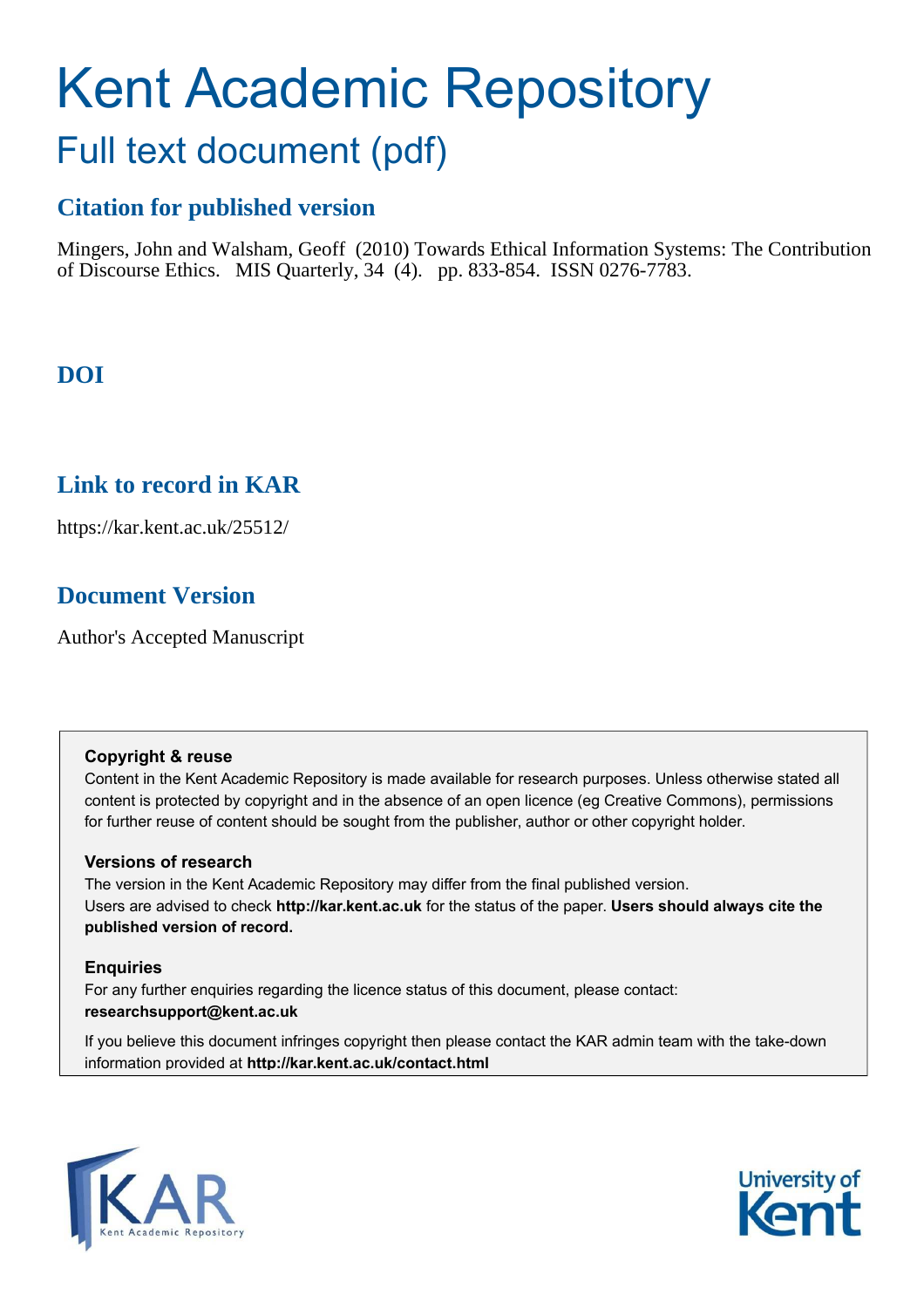## **TOWARDS ETHICAL INFORMATION SYSTEMS: THE CONTRIBUTION OF DISCOURSE ETHICS**

## **John Mingers**

Kent Business School, University of Kent, Canterbury CT7 2PE, United Kingdom

P: +441227 824008

#### E: [j.mingers@kent.ac.uk](mailto:j.mingers@kent.ac.uk)

John Mingers is Professor of Operational Research and Information Systems at Kent Business School and Director of Research. His research interests include the development of theory concerning the nature of information, meaning and knowledge; the use of systems methodologies in problem situations - particularly the mixing of different methods within an intervention (multimethodology); the development of critical realism as an underpinning philosophy for information systems; and ethics in IS. He has published many books and papers including Social Theory and Philosophy for Information Systems (with Leslie Willcocks) and Realizing Systems Thinking: Knowledge and Action in Management Science.

### **Geoff Walsham**

Judge Business School, University of Cambridge, Trumpington, Cambridge UK

E: [g.walsham@jbs.cam.ac.uk](mailto:g.walsham@jbs.cam.ac.uk)

Geoff Walsham is a Professor of Management Studies (Information Systems) at Judge Business School, University of Cambridge. In addition to Cambridge, he has held academic posts at the University of Lancaster in the UK where he was Professor of Information Management, the University of Nairobi in Kenya, and Mindanao State University in the Philippines. His teaching and research is focused on the question: are we making a better world with information and communication technologies? He was one the early pioneers of interpretive approaches to research on information systems.

#### **Abstract**

Ethics is important in the IS field, as illustrated for example by the direct effect of the Sarbanes-Oxley Act on the work of IS professionals. There is a substantial literature on ethical issues surrounding computing/IT in the contemporary world, but much of this work is not published nor widely cited in the mainstream IS literature. The purpose of this paper is to offer one contribution to an increased emphasis on ethics in the IS field. The distinctive contribution is a focus on Habermas's discourse ethics. After outlining some traditional theories of ethics and morality, the literature on IS and ethics is reviewed, and then the paper details the development of discourse ethics. Discourse ethics is different from other approaches to ethics as it is grounded in actual debates between those affected by decisions and proposals. Recognizing that the theory could be considered rather abstract, the paper discusses the need to pragmatize discourse ethics for the IS field through, for example, the use of existing techniques such as soft systems methodology. In addition, the practical potential of the theory is illustrated through a discussion of its application to specific IS topic areas including Web 2.0, open source software, the digital divide and the UK biometric identity card scheme. The final section summarises ways in which the paper could be used in IS research, teaching and practice.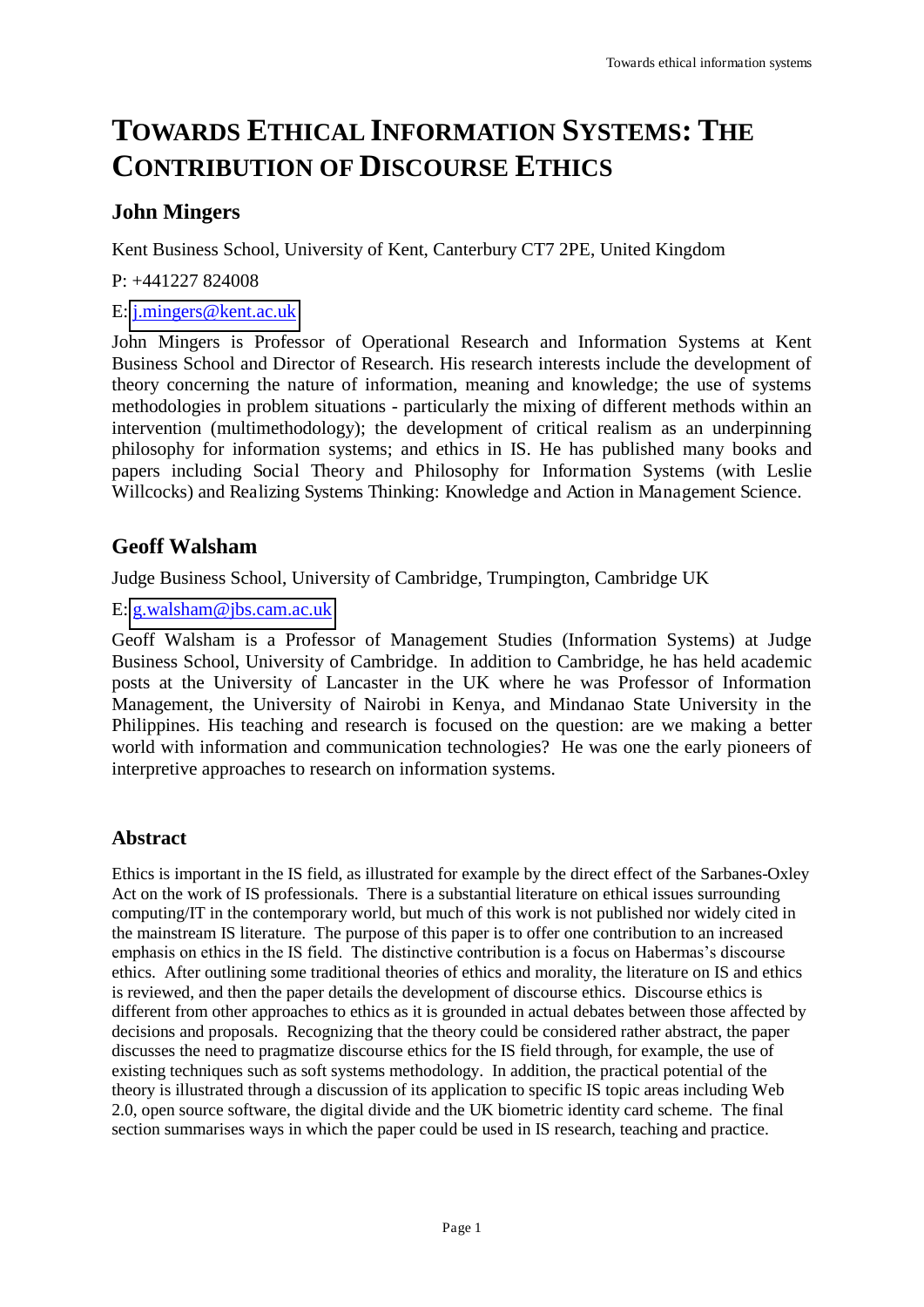#### **Keywords:**

Ethics and IS, ethical theories, Habermas, discourse ethics, deliberative democracy, soft systems methodology

## **INTRODUCTION**

Consideration of the ethical aspects of business goes all the way back to Adam Smith (Smith, 2002 (orig. 1759)) who based his work on strong moral foundations (Werhane and Freeman, 1999). However, it can be argued that ethical issues in business have become particularly prominent over the last decade or so with highly publicised breaches of moral legitimacy and trust such as in the Enron and WorldCom scandals. More recently, the turmoil in the world's financial markets caused partly by the sub-prime fiasco brings ethical issues to the forefront, such as executive reward systems encouraging irresponsibly risky behaviour.

But what is the relevance of ethics to practitioners and academics in the field of information systems? A good illustration of the importance of ethical issues in the IS field is provided by the Sarbanes-Oxley Act (SOX) of 2002 in the USA. This Act was brought in to improve corporate governance and ethical business practices through legislation in areas such as increased accountability and strengthened financial control. However, many of the provisions of the Act have a direct effect on the work of IS professionals. Damianides (2005) noted that IS practitioners face great challenges to meet raised expectations to provide accurate, visible and timely information, while ensuring the protection, privacy and security of their organizations' information assets. Hall et al. (2007) discussed the specific issue of IT outsourcing in the context of SOX, and argued that large-scale outsourcing may reduce oversight, weaken financial controls and reduce the accuracy and clarity of financial reports. Chang et al. (2008) described the development of an auditing information system which complies with the requirements of SOX. It is clear that IS professionals need to understand the ethical imperatives of SOX in order to carry out their work.

However, the relevance of ethics to the IS field is not restricted to Sarbanes-Oxley. A wide range of ethical issues are important to the practice of IS and thus to IS academics also. These include codes of ethics for IS practitioners, issues of privacy and security, combating of cybercrime, intellectual property disputes, free and open software, hacking, and the digital divide as a form of social exclusion. Issues such as these are discussed in existing literature (for example, in Tavani (2007), van den Hoven and Weckert (2008) and Himma and Tavani (2008)), but much of this work is not published nor widely cited in the mainstream IS literature. Indeed it can be argued that the core IS field, based on publications in journals such as MIS Quarterly, is under-representative of ethics and IS, bearing in mind the importance of this sub-field.

The purpose of this paper is to offer one contribution to an increased focus on ethics in the mainstream IS literature. However, the paper also aims to make an original contribution to the literature on ethics and IT more generally. This is achieved by focusing on a relatively recent approach, namely that of Jürgen Habermas's discourse ethics (Habermas, 1992b; Habermas, 1993b). This approach stems from Habermas's earlier work on critical theory (Habermas, 1984; Habermas, 1987), but it is an interesting development. It draws on traditional Kantian ethical theory but it brings in other ethical approaches as well as innovations of direct practical relevance. We will argue in the paper that discourse ethics is a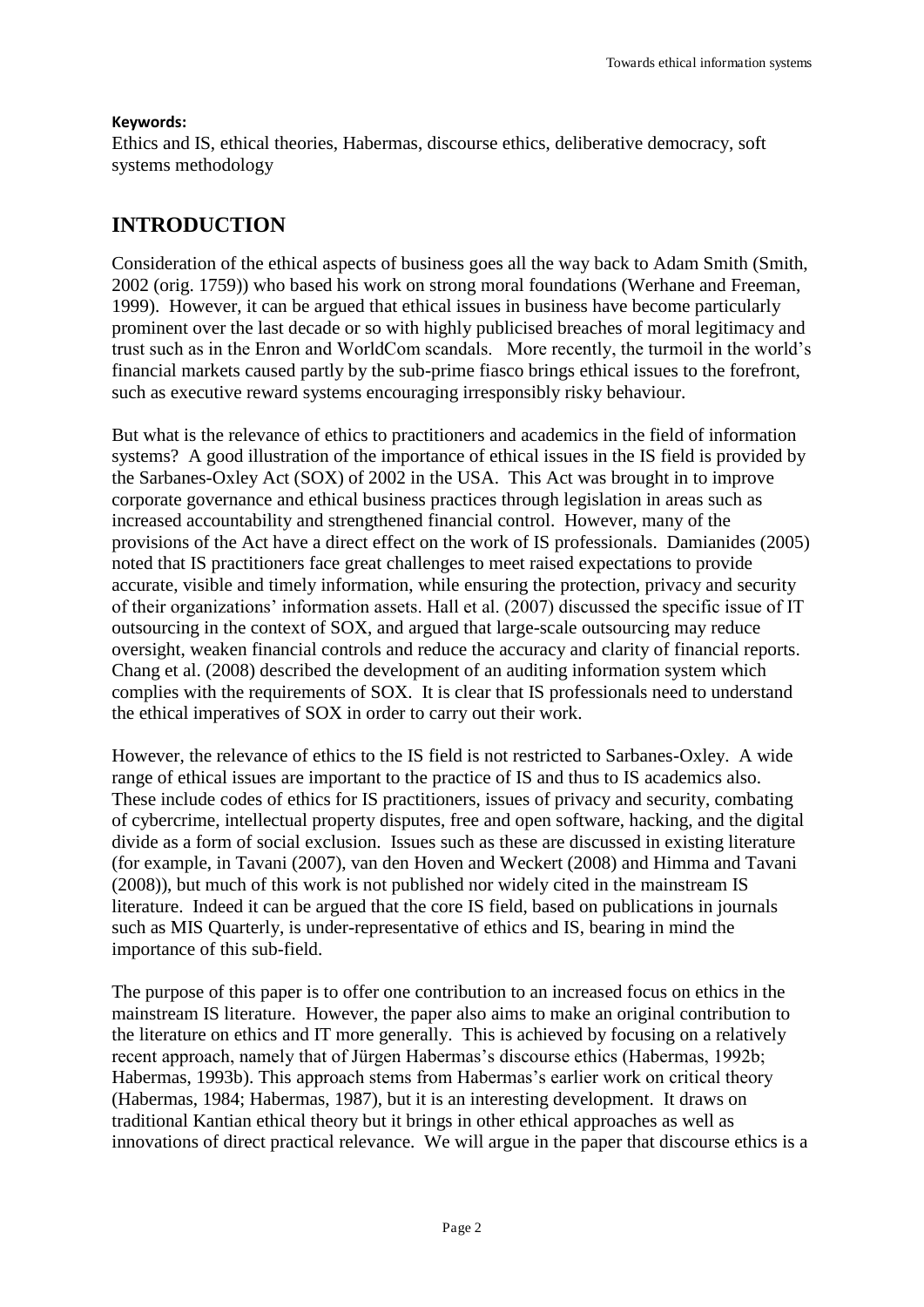distinctive approach to ethical theory and moral practice which has high relevance to the field of information systems.

The rest of the paper is organised as follows. We start with a relatively brief review of traditional theories of ethics and morality as a common basis for understanding the later parts of the paper, and we then review the existing literature on ethics and IS. The major section which follows then explains the key ideas of discourse ethics and its development into a wider theory of deliberative democracy. The paper then discusses the potential for applying discourse ethics within business and information systems. However, it is recognised that the theory could be considered too abstract and idealized to be directly used in the IS field, and thus the next section focuses on pragmatizing discourse ethics through, for example, the use of existing soft and critical methodologies. In order to further demonstrate the potential of the theoretical approach, this section also discusses some IS application areas including Web 2.0, open source software, the digital divide and the UK identity card scheme. The concluding section summarises the contribution of the paper and discusses how it could be used in IS teaching, research and practice.

## **ETHICS and MORALITY**

In common language ethics and morality tend to have similar meanings but within philosophy a distinction is drawn, although not always strictly followed, in that morals or morality refers to particular beliefs or norms while ethics refers to the science or system of morals, or to a particular ethical code (LaFollette, 2007; Singer, 1994; Ulrich, 2008). Ethics itself is often divided into categories, for example meta-ethics which deals with the most general nature of ethical theories; normative ethics that concerns ways in which moral conclusions should be reached, and applied ethics that considers applications in particular contexts.

Within this context, discourse ethics can be considered as an example of normative ethics in that it proposes procedures for deciding on moral norms. In this section we will introduce three general types of ethical approaches – consequentialism, deontology and virtue ethics and communitarianism - although each has a degree of variety within it (Donaldson and Werhane, 1999; Pojman, 1995). There are other approaches, for example the ethics of care (Gilligan, 1990) but there is general agreement (Baron, et al., 1997; LaFollette, 2007) that these are currently the main approaches and they certainly cover virtually all areas of business ethics.

#### **Consequentialism (Teleology)**

One of the fundamental distinctions within ethics is whether an act is judged in terms of intrinsic rightness or in terms of the consequences that it has. Consequentialism holds that correct actions are ones that maximize the overall good or minimize the overall harm. Stemming originally from David Hume and Adam Smith, the position was developed as utilitarianism by Jeremy Bentham (1948 (orig. 1789)) and John Stuart Mill (2002 (orig. 1861)). Bentham particularly was a social reformer who wanted to move away from traditional duties and religious codes towards actions that could genuinely help improve people's lives, not because this was fair or just, but simply because it would improve human happiness. There are thus two aspects to utilitarianism: that it is the consequences of an act that count; and that the act is judged in terms of the degree of goodness that results.

For Bentham, goodness meant the degree of pleasure or pain that resulted from an act and he even developed a complex hedonic calculus to measure this. However, this provides a rather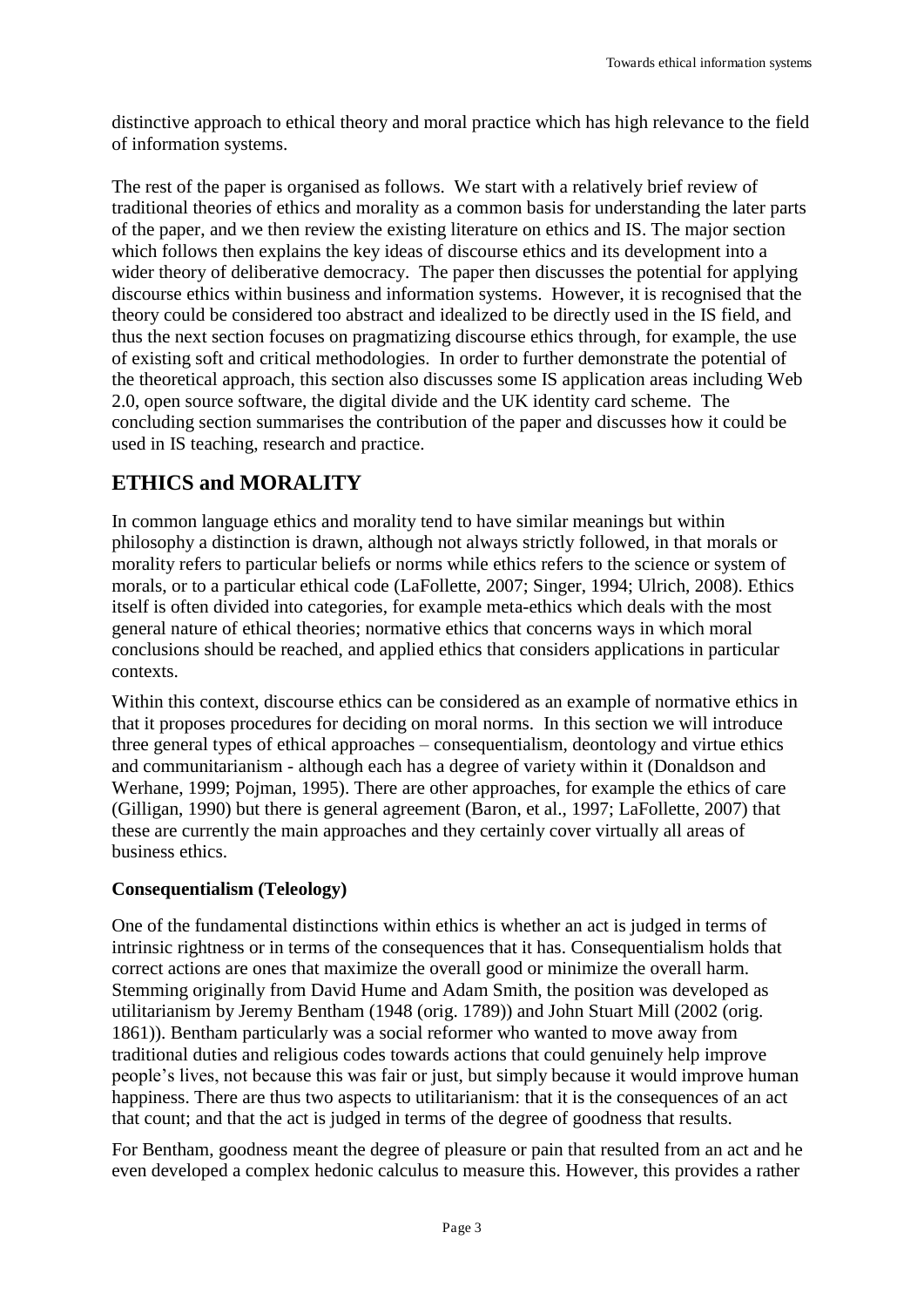basic view of the good life and Mill developed a more sophisticated version that distinguished between the lower, sensuous pleasures of the body and the higher ones of intellectuality, creativity and spirituality. Not all utilitarians equate goodness with pleasure. Some consider things such as knowledge, moral maturity and friendship, while in modern economics people's actual, and differing, preferences can be transformed into a measure of utility which is then to be maximized. There is also a distinction between rule utilitarians and act utilitarians. The latter judge the individual actions of a particular person or group while the former analyze the results of adopting particular sets of rules on the general good.

Consequentialism seems a very obvious approach, and in many ways accords with our commonsense (and indeed rational decision making) approach to deciding what to do: evaluate alternative possibilities in terms of which will have the best consequences. However, it has many limitations (Pettit, 1997; Ross, 1930; Vallentyne, 2007). First is simply the difficulty of actually predicting the consequences of an action, particularly far into the future. In our complex modern world outcomes are usually the result of many, unpredictable factors and so is it reasonable to judge an act in terms that the actor could not have foreseen. The small boy kicks a ball into the road, causing a car to swerve, killing a pedestrian. Is the boy guilty of murder? Second, are the problems of agreeing and being able to measure appropriate forms of good or utility. Third, are questions of justice: utilitarianism tries to maximize the greatest good for the greatest number and thereby risks injustice for the minority; and it may lead to condoning actions that by most standards would be considered wrong if they are thought to result in a greater good – the end justifies the means.

 In terms of ethics applied in business, this approach licences the instrumentalist view that business is primarily concerned with making money for its stockholders (Friedman, 1962; Jensen, 2002) and the more recent theories of competitive advantage (Porter, 1985; Prahalad and Hammond, 2002). Perhaps Bowen (1953) was the first in recent times to argue systematically that businesses, because of their great power and influence, were obliged to be socially responsible.

#### **Deontology**

Deontology (from the Greek meaning duty) shifts the judgment from the consequences of an act to the act in itself. Actions are to be seen as morally right or wrong, just or unjust, in themselves regardless of their consequences. The end never justifies the means. We shall consider two approaches: Kantian ethics based on the individual, and contractarian ethics based on general social procedures (McNaughton and Rawling, 2007).

Kant's (1991 (orig. 1785)) aim is to provide a general and universal justification for moral action that is independent of consequences or human desire. He argues that imperatives, statements that we should or ought to do certain things, are of two types – hypothetical and categorical. Hypothetical imperatives are conditional, dependent on some particular circumstances or requirement - "if you want to earn money get a job". Categorical imperatives are not contingent or qualified but apply in themselves without reservation. They are acts which one knows intuitively to be right over and above one's personal inclinations on the basis of reason and rationality. In fact, Kant suggests that there is only one genuine categorical imperative to which all more specific maxims of action must conform and that is

"Act only on that maxim through which you can at the same time will that it should become a universal law" (Kant, 1991 (orig. 1785), p. 97).

The categorical imperative (CI) has two fundamental aspects: that maxims for action should be based on a concern for other people rather than purely ourselves; and that they should be universal, that is, apply to everyone. The underlying argument for this is that most actions are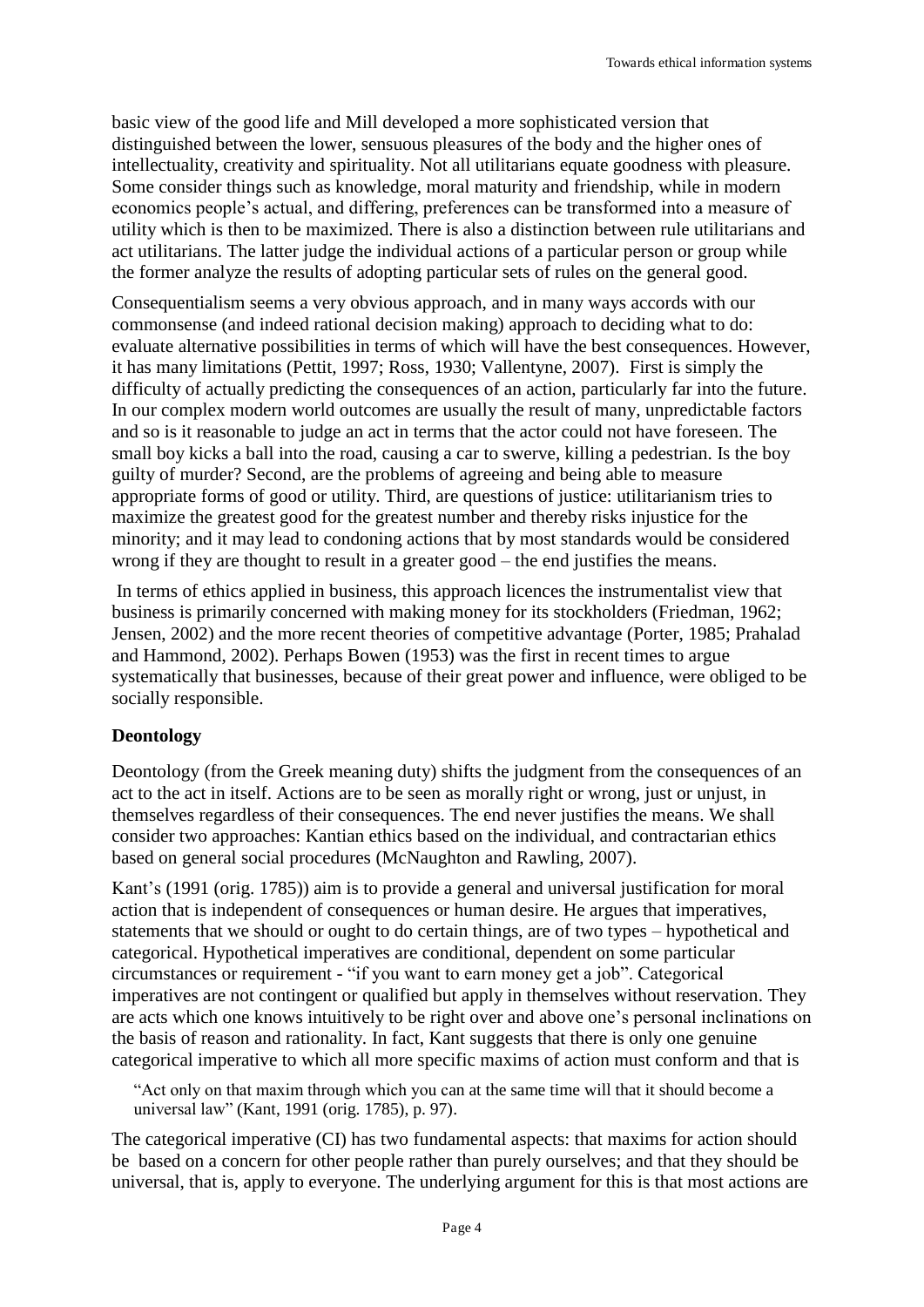done to achieve a purpose – they are means to an end, and it is the end that is valued. However, people may value different ends or objectives differently so can there be a universal end? Kant's answer was that there could be – human beings in themselves. It is rational human beings who make value judgments and so we need to treat other humans as equal to ourselves, as ends and not means. This leads to a second formulation of the categorical imperative:

"Act in such a way that you always treat humanity, whether in your own person or in the person of any other, never simply as a means, but always at the same time as an end" (Kant, 1991 (orig. 1785), p. 106)

Taken together, these two formulations can be used as a test of maxims of action: does a maxim treat human beings as ends in themselves? And can it be universalized to all humans?

Kant's approach has been one of the cornerstones of ethical theory and accords well with our ideas of duty and responsibility towards other people. Its foundation lies in reason and rationality rather than tradition or religion. Criticisms of the approach are (Baron, 1997; Hursthouse, 2007): first, what justifies this view of rationality as the ultimate foundation of moral behavior? Could we not equally appeal to religion, community, or feelings such as care and concern? Second, we may well find that there are many situations in which different norms or duties may conflict with each other and the CI gives no guidance as to how we should choose one over the other. More generally, what grounds do we have for thinking that morals can be totally universal especially across widely differing cultures and belief-systems? Thirdly, presaging Habermas which we will discuss later, the approach is fundamentally individualistic or monological, set in terms of the subjective decisions of the individual agent.

The second deontological approach moves away from individual acts towards sets of rules that could govern society. We will examine two – the human or natural rights approach, and Rawlsian theory of justice. John Locke (1980 (orig. 1689)) argued that people were born with certain natural rights and that everyone possessed these equally. Government then consists of a social contract between people which maintains and protects these rights, and individual and organizational actions can be judged in terms of maintaining or abrogating such rights. This approach was very influential in its time as the basis for the American Constitution and more recently in terms of the Universal Declaration of Human Rights.

John Rawls (1971) approached the idea of a social contract from a different and novel direction. He conducted a thought experiment in which he asked what principles of justice rational people would choose if they had no knowledge of their own personal characteristics or the position they would hold in such a society. Thus, if one was behind a "veil of ignorance" as to one's gender, abilities or disabilities, age, position in society and so on, would one not choose a set of rules which were as fair as possible to all? This, according to Rawls, should generate a universal agreement about what would constitute the values of a truly fair society. Rawls' approach can be criticized from a libertarian perspective that justice should not be concerned with the redistribution of resources (Nozick, 1974) and also from a Habermasian perspective that it presumes too much commonality of agreement across communities (Habermas, 1996).

Within business ethics there are theories of corporate agency – that is, conceptualizing corporations as morally responsible agents - that are based on human rights (Matten and Crane, 2005) and Rawlsian social contract (Donaldson and Dunfee, 1995). There are also stakeholder theories which recognize that an organization depends for its successful operations on a range of different groups or stakeholders and therefore owes some duties to them. Theorists have drawn on a range of ethical positions including Kantianism (Bowie,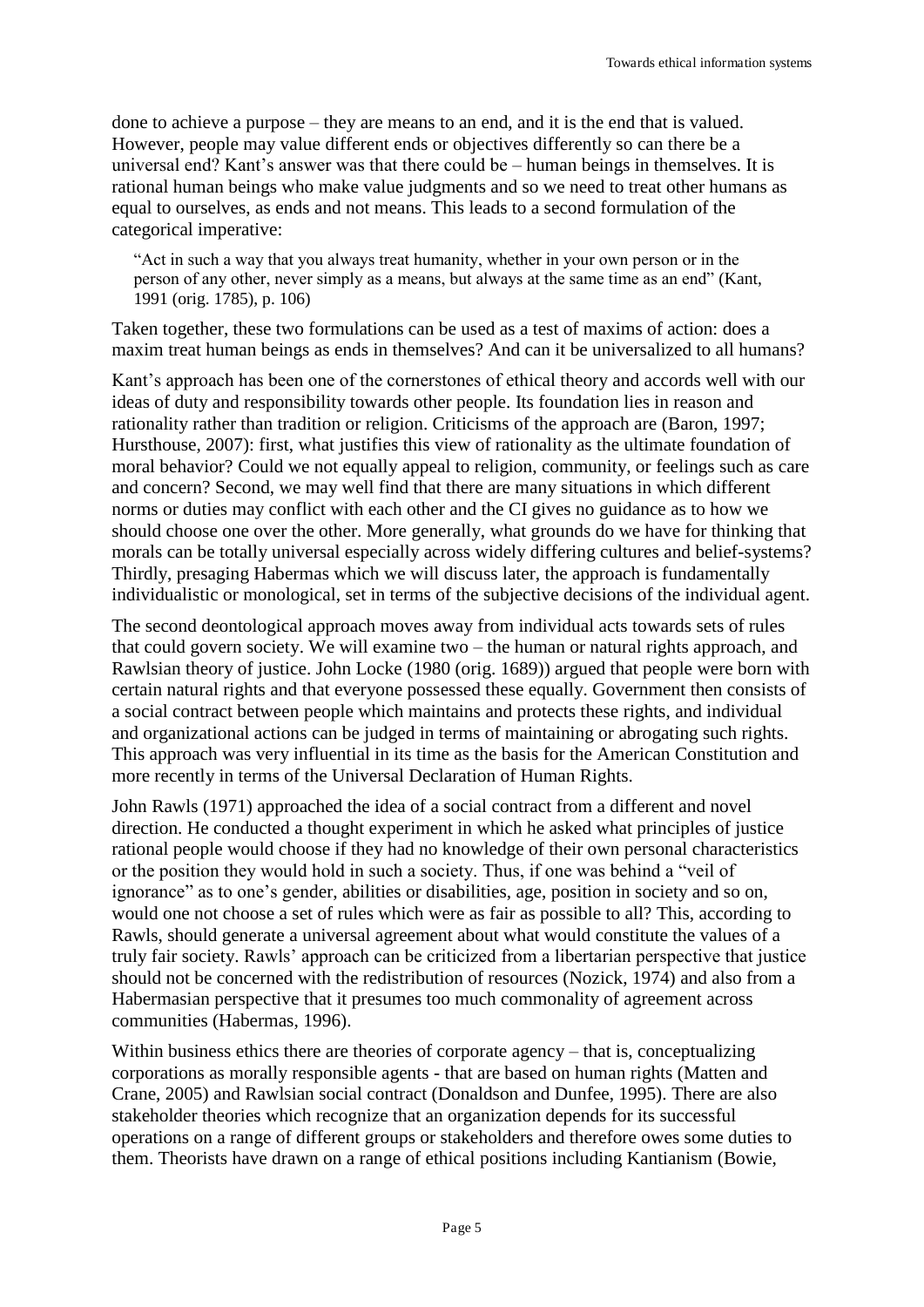1999), Rawlsianism (Phillips, 2003), and extreme libertarianism (Freeman and Phillips, 2002).

#### **Virtue Ethics and Communitarianism**

The third major approach to ethics has a very long history dating back to Aristotle's (2000) idea of the virtuous life, and a modern renaissance in MacIntyre's (1985) communitarianism (Hursthouse, 2007; Slote, 1997).

Whereas consequentialism sees actions in terms of their calculated outcomes and deontology sees actions in terms of a duty to behave properly, Aristotle was concerned with people developing ways of behaving that would naturally lead to the well-being of both the individual and the community, what he called a state of eudaimonia. This involves the development of the whole person, their emotions, personality and moral habits, so that they "naturally" behave virtuously. Examples of such characteristics are: honesty, courage, temperance, fairness and patience. Aristotle also held to the principle of the Golden Mean, that is that each of the virtues was in the middle between two extremes. Courage is between rashness and cowardice; patience between anger and carelessness; and temperance between licentiousness and insensibility. There is one virtue that underlies the others and that is what Aristotle called phronesis which can be translated as prudence, wisdom or judgment. It is the ability to successfully balance different and perhaps conflicting elements together in a way that one only learns through experience.

These ideas of what constitutes a virtuous and good life have been taken up by MacIntrye (1985) and Taylor (1989) as a reaction against Rawls and the deontological tradition. In particular, they objected to the individualistic and a-historical nature of human nature assumed by Rawls. MacIntyre argues that we only become human beings through our development and socialization within a particular community, and that we therefore gain our ethical codes and judgments from that community. Different communities, whether they be cultural, ethnic or religious, generate their own ethical practices and standards and it is never possible to go beyond all traditions to a universal eternal viewpoint. The "good life" must always be relative to a particular context or community. The Aristotelian view has been utilized within business ethics by Solomon (1992). Whilst it is easy to accept that the communities we grow up in will have particular ethical stances and practices that affect us as individuals, if the communitarian approach is taken strongly then it involves a relativism that is perhaps unhelpful in today's globalized multi-cultural societies.

## **ETHICS AND INFORMATION SYSTEMS**

Despite the massive effects that developments in ICT are having on the world society, there has not been a huge literature on ethics within the mainstream of information systems journals. However, there has been a considerable amount of work in the areas of computer ethics and information ethics which we consider to be of great relevance for IS.

In an overview of ethics and IS in 1999, Smith and Hasnas (1999) reviewed literature during the 1990's in terms of the main business ethics positions mentioned above (stockholder, stakeholder, and social contract) to see what insights they gave to those confronting ethical issues. They concluded that whilst the number of ethical quandaries was growing significantly there was somewhat of a theoretical vacuum as to how to deal with them: "Whether as managers, IS professionals or academic researchers, we ignore these ethical dilemmas and their theoretical assessment at the risk of our own community's credibility" (p. 125). Prior et al (2002) surveyed UK IS professionals and found a high level of ethical awareness but also identified many practical problems that organizations need to address.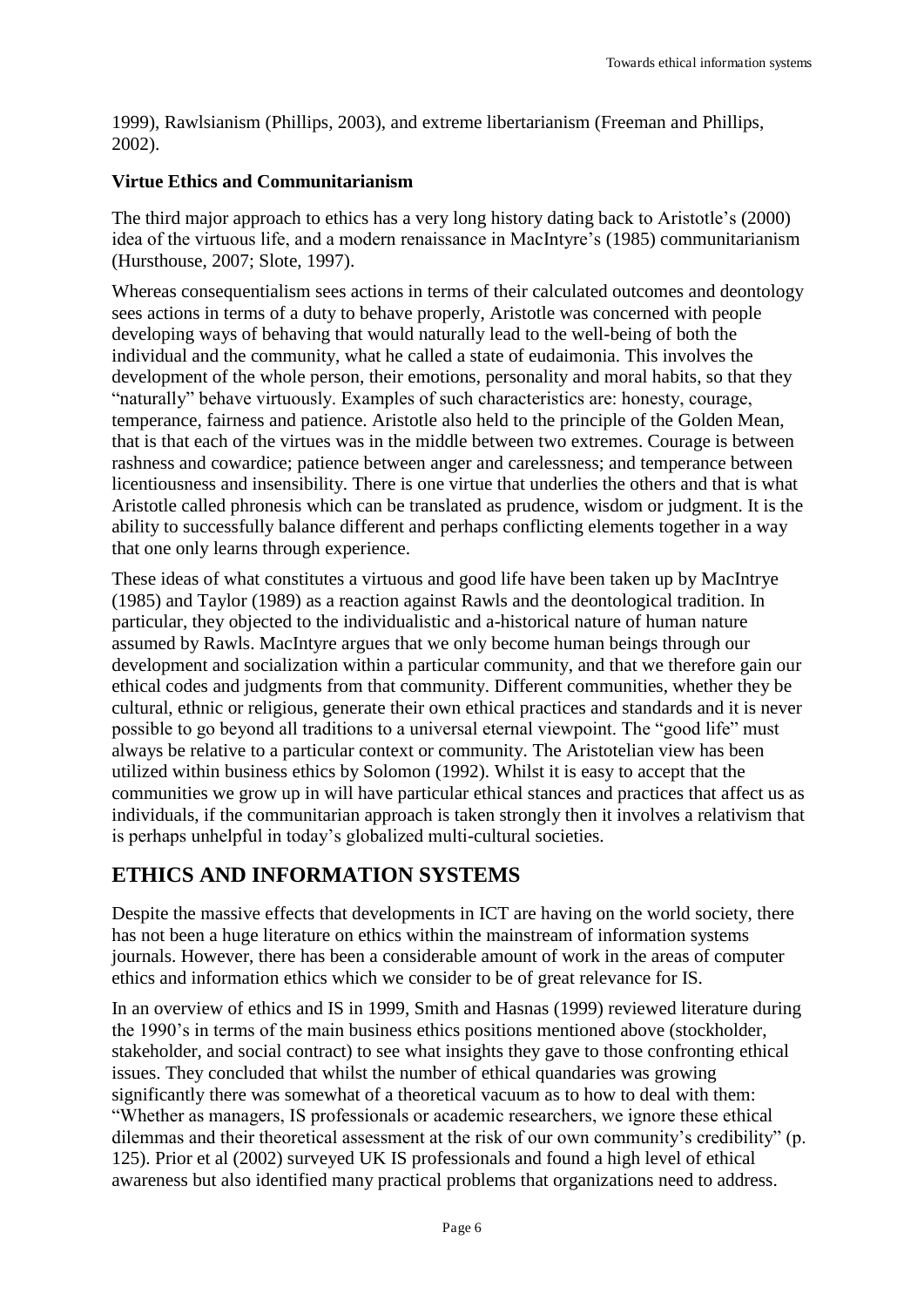Within IS research there has been little written in the literature, as Walsham (2006) notes, although in many ways IS research is little different to other forms of research within the social sciences. The issues mainly concern possible effects on human subjects who are involved in the research. Generally accepted ethical principles (Beauchamp and Childress, 1994) are: non-maleficence (not harmful), beneficence (providing some benefit), autonomy (respecting the individual in terms of gaining informed consent, confidentiality, no deception) and justice (fair to all especially minorities).

One research area where there has been particular interest in ethics is that of critical IS research (Cecez-Kecmanovic, et al., 2008), much of which is Habermasian and therefore of particular interest to this paper. Critical research must inevitably have a strong connection to morality since it is concerned with revealing the effects of IS/IT on people in society and reciprocally the effects of society and its interests on IS research. Its foundation is based on justice and emancipation. Stahl (2008b), in overviewing the area, draws two related distinctions: that between ethics and morality, and that between the German and French critical traditions. The German tradition is strongly based on Kant and is exemplified by Habermas. It assumes that there are rational ways of determining moral practices and that people then have a duty to uphold them. In the French tradition, an example being Foucault, ethics is seen in terms of visions of the good life while morality is rules that constrain individual behavior.

Moving to IS development, Myers and Miller (1996) considered some fundamental dilemmas in areas such as privacy and information access from an Aristotelian perspective while Walsham (1993) discussed ethical issues from the point of view of the individual analyst as a moral agent, examining the extent to which methodologies, including SSM, can support this. This individualist viewpoint has also been explored in the context of a postmodern approach to ethics (Chaterjee, et al., 2009). Smith and Keil (2003) have developed a model to explains the extent to which developers are reluctant to report bad news on a software project. One of the few genuine attempts to create a design methodology that embodied ethical principles was that of Enid Mumford (Hirschheim and Klein, 1994b; 1995) who actually used the acronym ETHICS for her approach. Introna (2002) argues, rather extremely perhaps, that in fact codes, frameworks and moral arguments are now of little use. He suggests that as individuals we tend to behave morally when we feel obligations to others and that this is stronger when they are concrete others that we name and see face to face. However, ICT is increasingly disembodying our interactions and generating a virtual reality for us to live in which actual names, faces and persons become ever more attenuated. Culnan and Williams (2009) have considered privacy breaches in two recent cases – ChoicePoint and TJX.

There has been much more discussion of ethical issues within computing and IT, especially in the light of IT developments, the information age and globalization. The discussion can usefully be divided into foundational or meta-ethical theories (the level at which discourse ethics would be seen to work) and applications to particular problematic issues (Himma and Tavani, 2008).

Computer and information ethics (which we will generally use as inter-changeable terms) can arguably (Bynum, 2008) be traced to the seminal work of Norbert Weiner, one of the founders of cybernetics (Weiner, 1950). He recognized that the developments within automated control systems and computing would have profound effects on human society and tried to deal practically with the problems that would be thrown up so as to ensure the flourishing of human beings. The next major step was Moor's paper "What is computer ethics" (1985) which established the domain of computer ethics as more than simply another example of applied ethics. He argued that computers were essentially a malleable, universally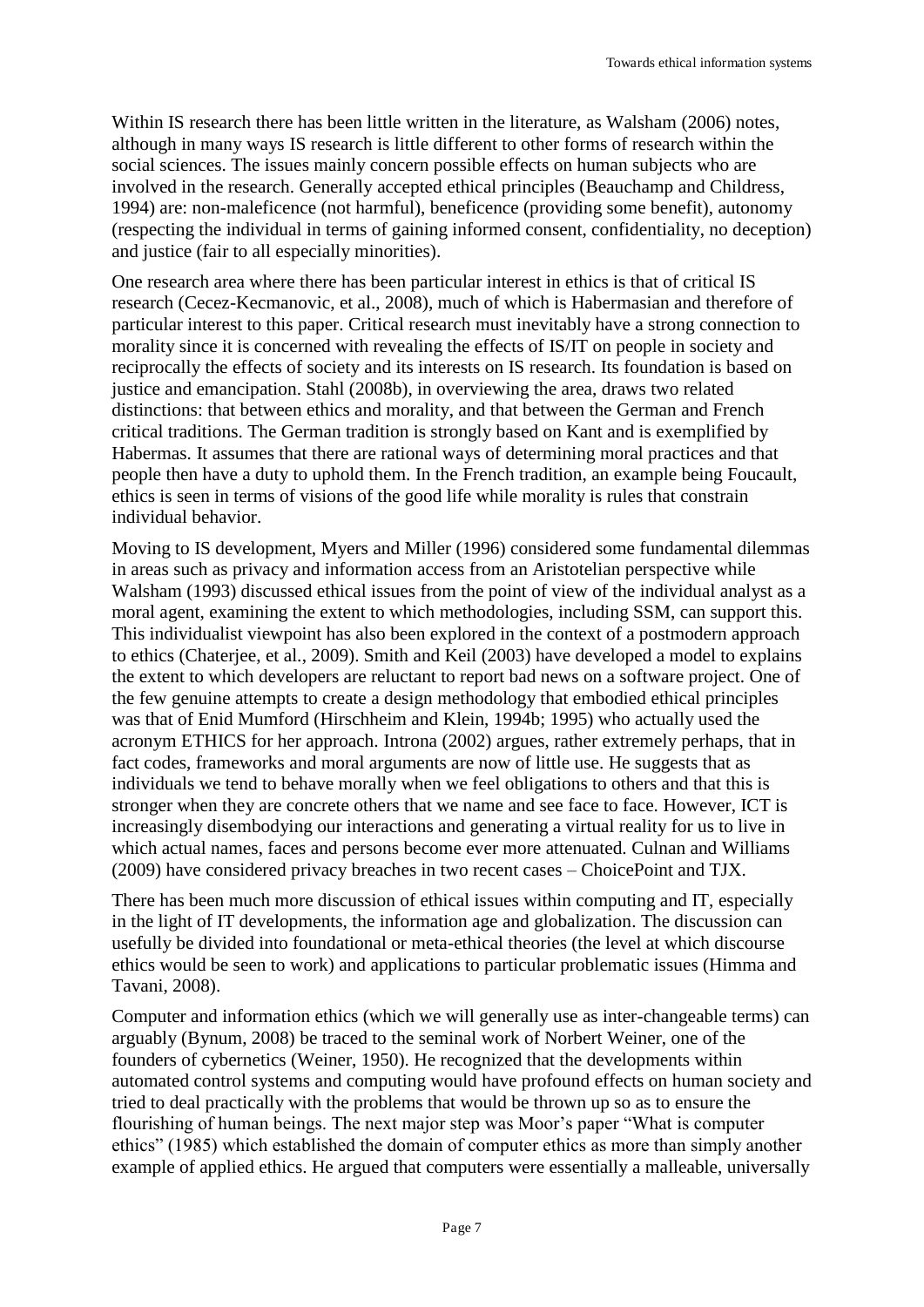applicable tool so that the potential applications, and consequent ethical issues, were both novel and almost limitless. During the 1990s the attention moved to professional ethics (Gotterbarn, 1991; Oz, 1992; Walsham, 1996), trying to define codes of ethics for the developers of computer systems in their everyday practice, a particular example being the ACM Code of Ethics adopted in 1992.

The most profound development though (Tavani, 2001), has been the work of Luciano Floridi in proposing both a philosophical theory of information (Floridi, 2002b; Floridi, 2005b) and a theory of information ethics based on it (Floridi, 1999; Floridi, 2005a; Floridi and Sanders, 2002). Traditionally, as we have seen, it is human subjects that are the targets of ethical theories in that it is humans who both act and are acted on. In recent years there have been moves to widen the scope of ethics to include living creatures (bio-ethics) and the natural environment (land-ethics). These theories argue that it is not just people that have intrinsic rights but also animals and nature. Floridi generalizes this dramatically to suggest that information itself, what he calls the "infosphere", also has an intrinsic worth, and that anything that harms of diminishes information is evil.

His theory is both complex and sophisticated and we can only characterize it briefly in order to contrast it later with discourse ethics. Floridi's fundamental position is one of "informational structural realism" (Floridi, 2008) which is committed to the existence of a mind-independent reality that constrains our knowledge of it. Reality consists of structural objects (not necessarily physical or observable) that are "informational"<sup>1</sup> . Drawing on computer science, and especially object-oriented programming, these informational objects can be conceptualized as a combination of a data structure (relative to the context in which the object operates) and a set of behaviors or processes. In principle, therefore, Floridi's theory is a "theory of everything" in that everything is an informational structure.

Moving to the ethical implications of this position, Floridi (2002a) argues that, at least minimally, information objects can be both "moral agents", i.e., act in ways that may be judged morally, and "moral patients", that is entitled to a degree of moral value or respect. We have responsibilities to informational objects that allow them to survive and flourish by ensuring that we do not increase "entropy". By entropy, Floridi does not mean the traditional physics or even information theory concept, but "any kind of destruction, corruption, pollution and depletion of informational objects." (Floridi, 2005a, p. 26). Thus Floridi generalizes the sphere of morality from human beings to everything that is informational, which for Floridi is everything. It has been applied to issues such as privacy, vandalism and biogenetics (Floridi, 1999). Clearly such an ambitious and original theory has generated much debate, not least how competing moral claims across such a widened target area can be resolved. Some of these will be discussed in the section on discourse ethics but the interested reader is referred to a special issue of Ethics and Information Technology 10, 2008 devoted to Floridi's work.

Moving to applications of ethics, the list of issues that have been debated is long (De George, 2003; Langford, 1995; Weckert and Adeny, 1997): privacy and personal information, intellectual property, globalization, challenges of the internet, freedom and censorship, the digital divide and internet research ethics to name but a few. We will illustrate some of these here and then discuss other particular examples (Web 2.0, open source software, the digital divide, privacy and identity cards) in more detail later to illustrate the potential of discourse ethics..

<sup>&</sup>lt;u>.</u> <sup>1</sup> This position is quite similar to that of critical realism (Mingers, 2004)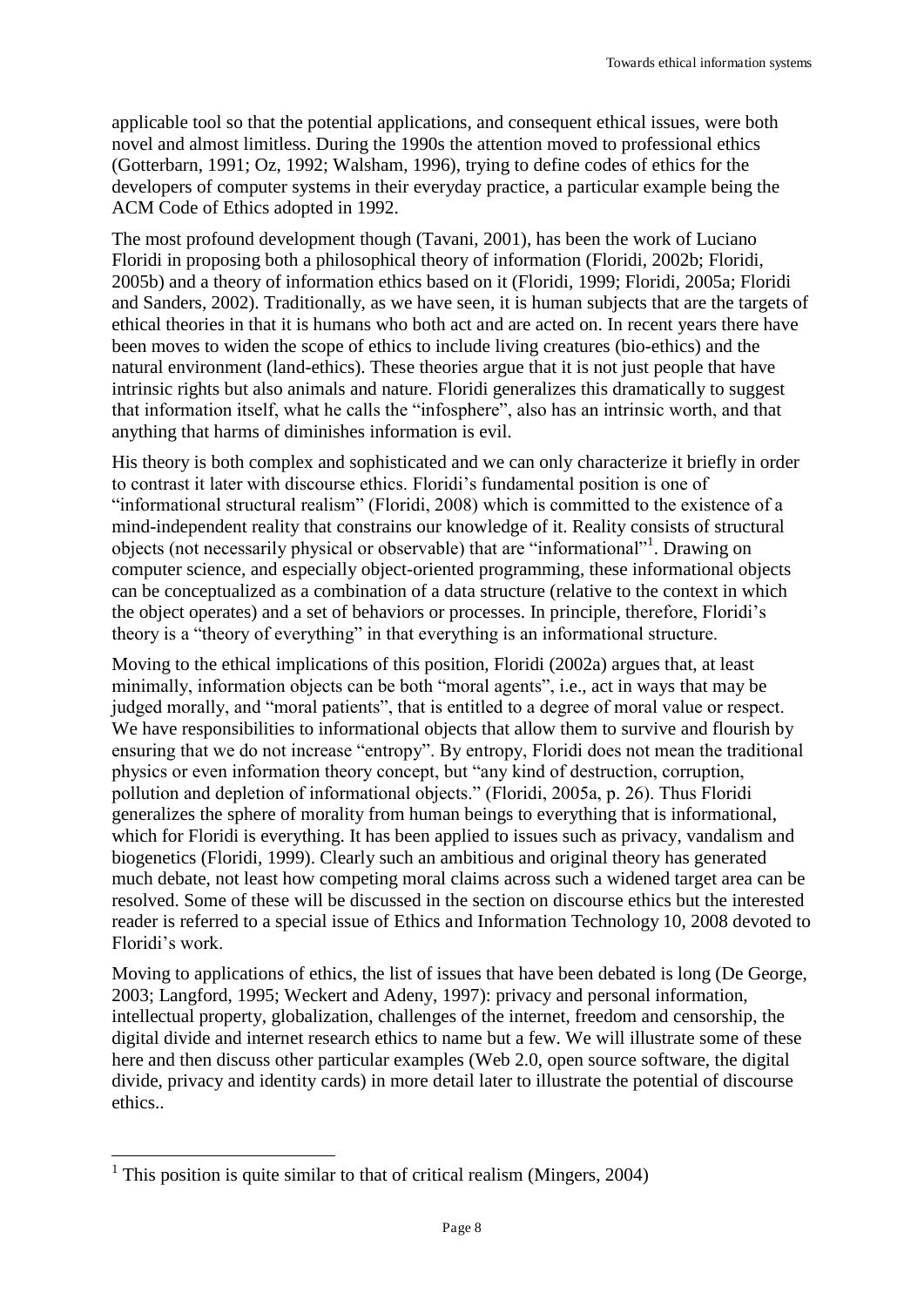The first issue concerns globalization, cultural ethical diversity and the impact of the internet (Capurro, 2008). One of the major ethical debates is that of pluralism versus universalism (Ess, 2008a). To what extent are moral issues tied inextricably to particular cultures rather than being able to be agreed on universally? Ess (2006; Hiruta, 2006) advocates what he calls ethical pluralism, rooted in Plato and especially Aristotle, that tries to generate shared ethical norms while at the same time recognizing intrinsically different ethical traditions. Martinsons and Ma (2009) and Davison et al (2009) have carried out interesting surveys into the attitudes to ethics among Chinese managers and IT professionals. An element of this is the importance of dialogue between traditions, which connects to discourse ethics.

Initially, the development of the internet was seen optimistically as offering the possibility of unfettered communication across the world and realizing McLuhan's idea of a "Global Village". However, as it has in fact developed, partly in response to the cultural battles between globalization and fundamentalism, such optimism may be misplaced (Rogerson, 2004). First, it is clear that some cultures do not embrace the values of open communication inherent in the internet leading to clashes over censorship and democracy (witness the current battle between Google and the Chinese state). Second, the internet can foster the development of communities, or indeed individuals, that are increasingly insular and isolated from humanity more generally (Sunstein, 2008; Thelwall, 2009). Third, the digital divide is exacerbating rather than diminishing the dislocation between the developed and developing worlds.

The second issue that we will discuss, and again a fundamental one, is the question of the ethical or moral aspects of the design of IS artifacts (van den Hoven, 2008). There are two aspects: the extent to which IT systems inevitably embed particular values which have a moral impact without that being either deliberate or even recognized; and designing systems that will positively embody certain values or help us avoid moral dilemmas. The first can be illustrated by the work of Brey (2000) on "disclosive ethics". Brey argues that complex technologies bring with them new moral problems precisely because of their complexity and opaqueness for non-experts. Because of this, technologies that appear morally neutral may in fact embody significant normative implications and hence there is a need for revealing and disclosing such characteristics. Introna (2005) gives an example concerning facial recognition systems. In such cases one has to begin by taking a particular value, such as privacy, and then using it like a searchlight to identify potential problems, and then, taking a wider view, see how the software could be redesigned to overcome the problems.

The second aspect can be exemplified by what has become known as value sensitive design (VSD) (Friedman, et al., 2008). This is the culmination of several strands within IS design such as social informatics, computer-supported cooperative work, and participatory design where the aim is not simply to design an IT system that performs a task effectively, but to design it in such a way that it explicitly embodies particular important values in the manner in which it operates. Examples of values that have been employed are: privacy, autonomy, universal usability, trust and cooperation. The developed approach employs three strategies – conceptual investigations where different stakeholders debate the relative importance of particular values (an obvious application for discourse ethics); empirical investigations of the actual context of use; and technical investigations of the extent to which available technology could in fact support or hinder particular values.

## **DISCOURSE ETHICS AND DELIBERATIVE DEMOCRACY**

The literature reviewed in the previous section is substantial in its treatment of ethical issues related to computers and information systems. However, discourse ethics does not receive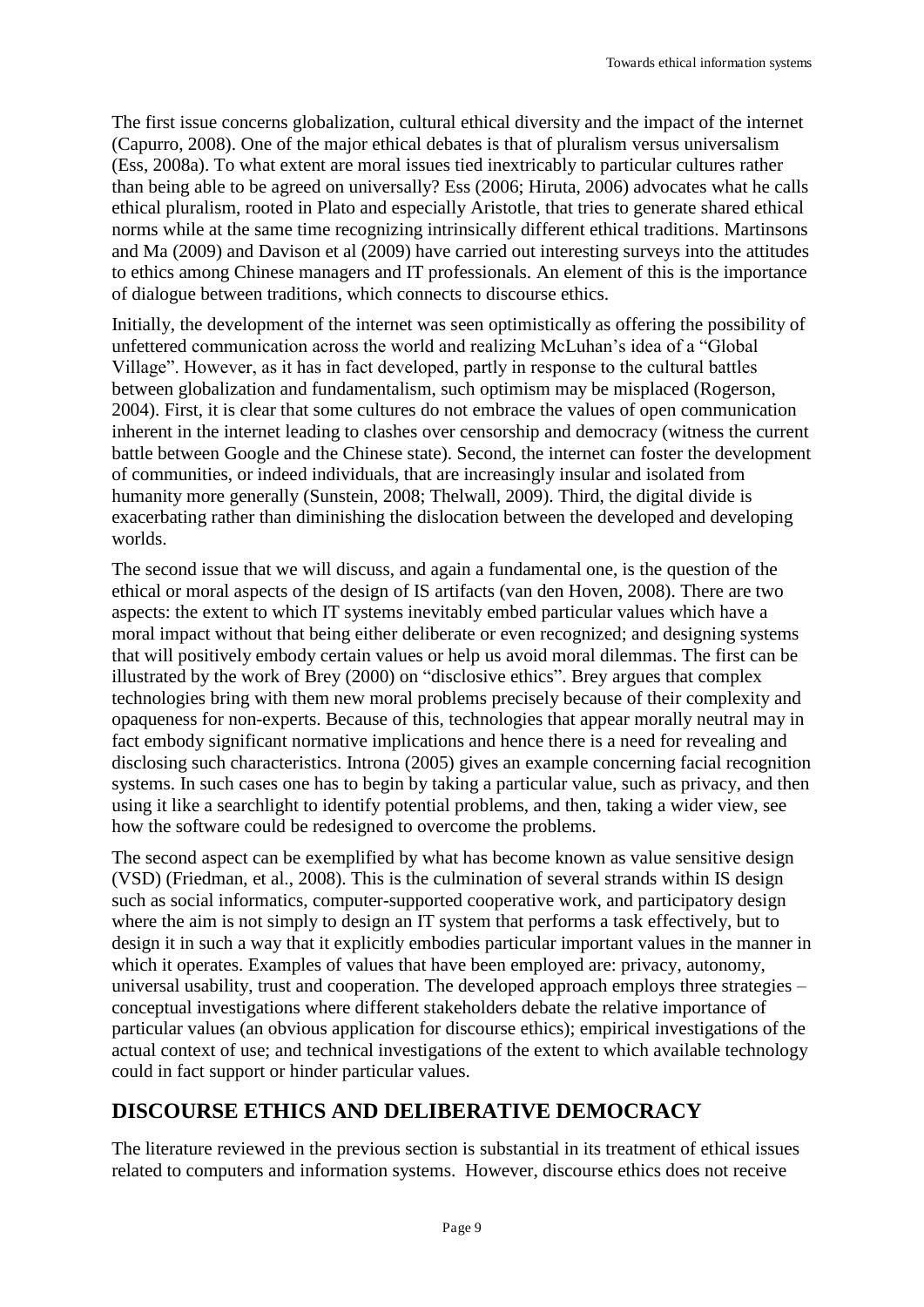any significant attention in this literature and we turn now to this topic, which is the main focus of the paper. Before describing discourse ethics in detail, some historical background is necessary to set the approach in context.

There is a tendency nowadays to see ethics as in some ways antithetical to business and economics, but it has not always been so. As noted briefly in the Introduction, one of the founders of modern economics, Adam Smith, whose work is often invoked in support of the separation of market economics from ethical considerations, was actually not of that view at all (Ulrich, 2008). His first major work "The Theory of Moral Sentiments" (Smith, 2002 (orig. 1759)), was a discourse on the fundamentally moral nature of human action and this work underpinned his more famous treatise on the economic system – "The Wealth of Nations" (Smith, 2008 (orig. 1776)). His theory of moral action, which was essentially psychological, was very relevant to discourse ethics as we shall see. He argued that we behave in moral ways that may not always be purely in our own self-interest because of the way we want to be seen by others. In doing that we try to take on the perspective or role of the other to see how our actions would appear from their perspective. Smith termed this the "impartial spectator" and suggested that we act in ways we feel would gain praise from the impartial spectator even though no actual praise would occur. "To disturb {another's} happiness merely because it stands in the way of our own ... is what no impartial spectator can go along with" (quoted in (Ulrich, 2008, p. 51)).

In the latter book, Smith mapped out the workings of an economic system through individuals acting on their own and in their own manner but this was seen as an essentially moral system, indeed it was seen from a Christian viewpoint as the acting out of the plans of God. "{Human subjects} ought to let themselves be guided by these ends {of God}. In this way the market – and not the weak moral power of man – is interpreted as the site of morality" (Ulrich, 2008, p. 152).

After Smith, driven by the positivism of the  $19<sup>th</sup>$  and early  $20<sup>th</sup>$  century, economic theory became stripped of any ethical or moral dimension in the name of value-freedom. To the extent that economic ethics has resurfaced it is generally in two forms – what may be termed applied ethics or normative ethics. The former treats economics and business as an area for ethics to be "applied to" as a corrective to the effects of unmitigated market forces. The latter regards self-interested economic activity as necessary for the continuation of the economic system and therefore intrinsically moral.

There has developed a "third way" between the two, known as integrative economics (Ulrich, 2008), that is actually based on taking discourse ethics, as developed by both Apel (1980) and Habermas, as fundamental to an ethical economic system. This in turn is part of an active debate within Germany (and therefore largely in German) about the nature of business ethics, strands of which are also driven by a fundamentally discursive approach (Preuss, 1999). This provides a background against which to consider the potential contribution of discourse ethics (DE) to information systems. DE itself is intertwined with Habermas's more general social theory - the theory of communicative action – so we will begin with that.

#### **Theory of Communicative Action**

This will be a brief overview as it is already well described elsewhere (Klein and Huynh, 2004; Mingers, 1992). The theory of communicative action (TCA) (Habermas, 1984; Habermas, 1987), which develops out of the earlier theory of knowledge-constitutive interests (Habermas, 1978), argues that the most fundamental characteristic of human beings as a species is our ability to jointly coordinate our actions through language and communication; and further that the ability to communicate is grounded on the capacity to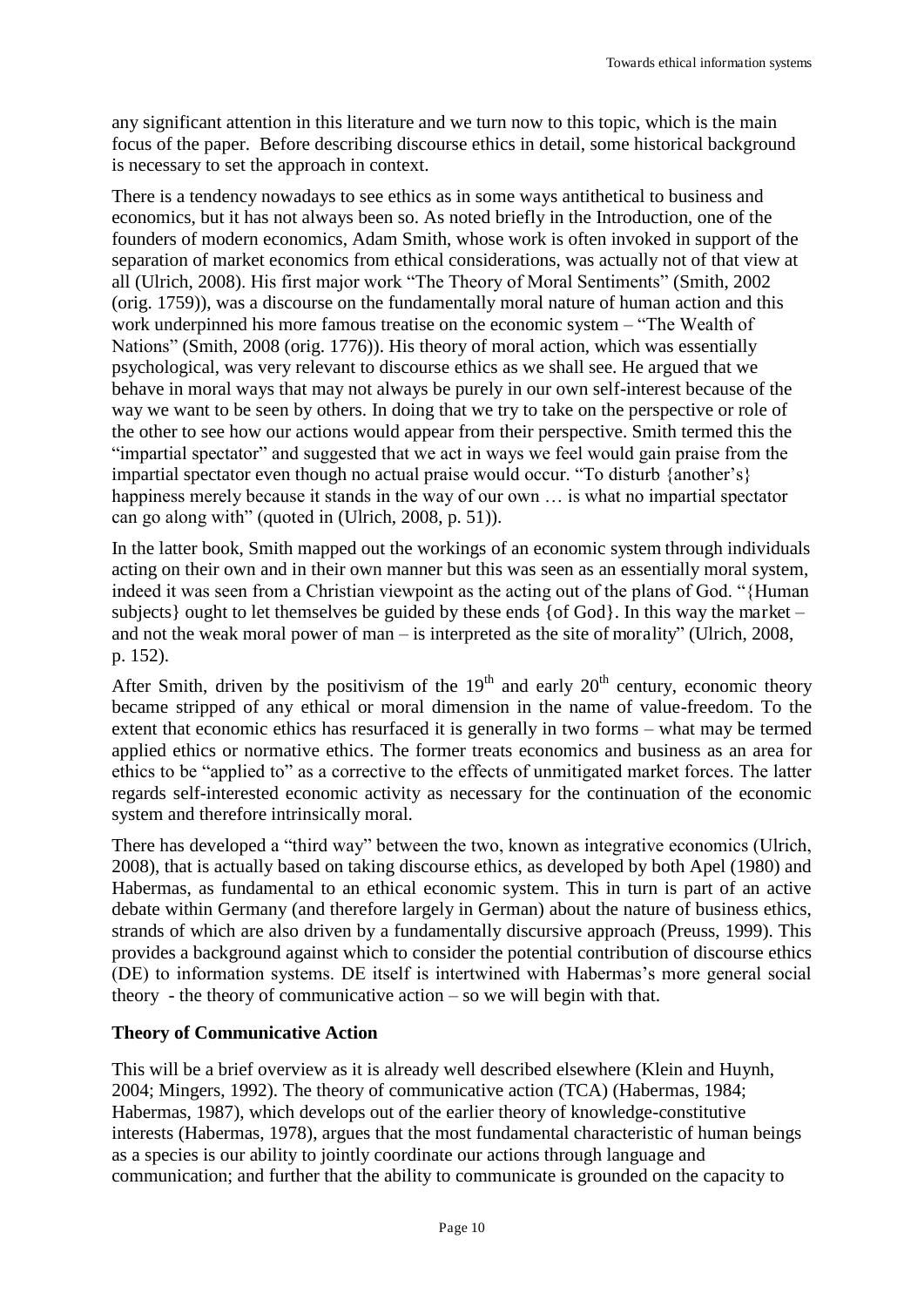understand each other. Thus the primary function of communication is the construction of understanding and then agreement about shared activities. Humans do, of course, engage in other activity: for example purposive instrumental action in solving a problem or reaching a goal; or strategic action where communication is used to achieve personal ends through some form of deception or control. But even in this latter case, understanding is a necessary prior condition.

Habermas therefore sees communication oriented towards reaching agreement as the primary, and most common, form of communication, and proposes that the principal means of reaching agreement is through rational discussion and debate - the "force of the better argument" – as opposed to the application of power, or the dogmas of tradition or religion. Habermas elucidates the nature of a "rational" argument or discourse in terms of two concepts: i) that contentions or utterances rest on particular validity claims that may be challenged and defended; and ii) that the process of debate should aspire to being an "ideal speech situation."

Whenever we actually say something, make an utterance, we are at least implicitly making claims that may be contentious. These validity claims are of three types, and each one points to or refers to an aspect of the world, or rather analytically different worlds. These three are:

- **Truth**: concerning facts or possible states of affairs about the material world
- **Rightness**: concerning valid norms of behavior in our social world
- **Sincerity** (truthfulness): concerning my personal world of feelings and intentions.

In our everyday discussions and debates, disagreements and misunderstandings develop and these lead to one or more of the validity claims to be challenged. It is then up to the speaker to defend the claim(s) and possibly challenge the opponents. The discussion is now at a meta level to the original conversation. In order to achieve a valid, i.e., rational, outcome the discussion should occur in such a way that it is the arguments themselves that win the day rather than distorting aspects of the people involved or the social/political situation. Such an ideal speech situation (which can only ever be a regulative idea to aim at) should ensure (Habermas, 1990, p. 86):

- All potential speakers are allowed equal participation in a discourse
- Everyone is allowed to:
	- o Question any claims or assertions made by anyone
	- o Introduce any assertion or claim into the discourse
	- o Express their own attitudes, desires or needs
- No one should be prevented by internal or external, overt or covert coercion from exercising the above rights.

Habermas argues that these are not merely conventions, but inescapable presuppositions of rational argument itself. Thus someone engaging in an argument without accepting the above is either behaving strategically (deception) or is committing a performative contradiction (hypocrisy).

Habermasian critical social theory (CST) has a long, if somewhat marginalized, history within IS although his work on discourse ethics has not yet been taken up. Perhaps the first to draw attention to the potential of critical theory was Mingers (1980) who contrasted it with soft systems methodology (SSM). The case for CST being a foundational philosophy for IS research, in distinction to positivism or interpretivism, was made by Lyytinen and Klein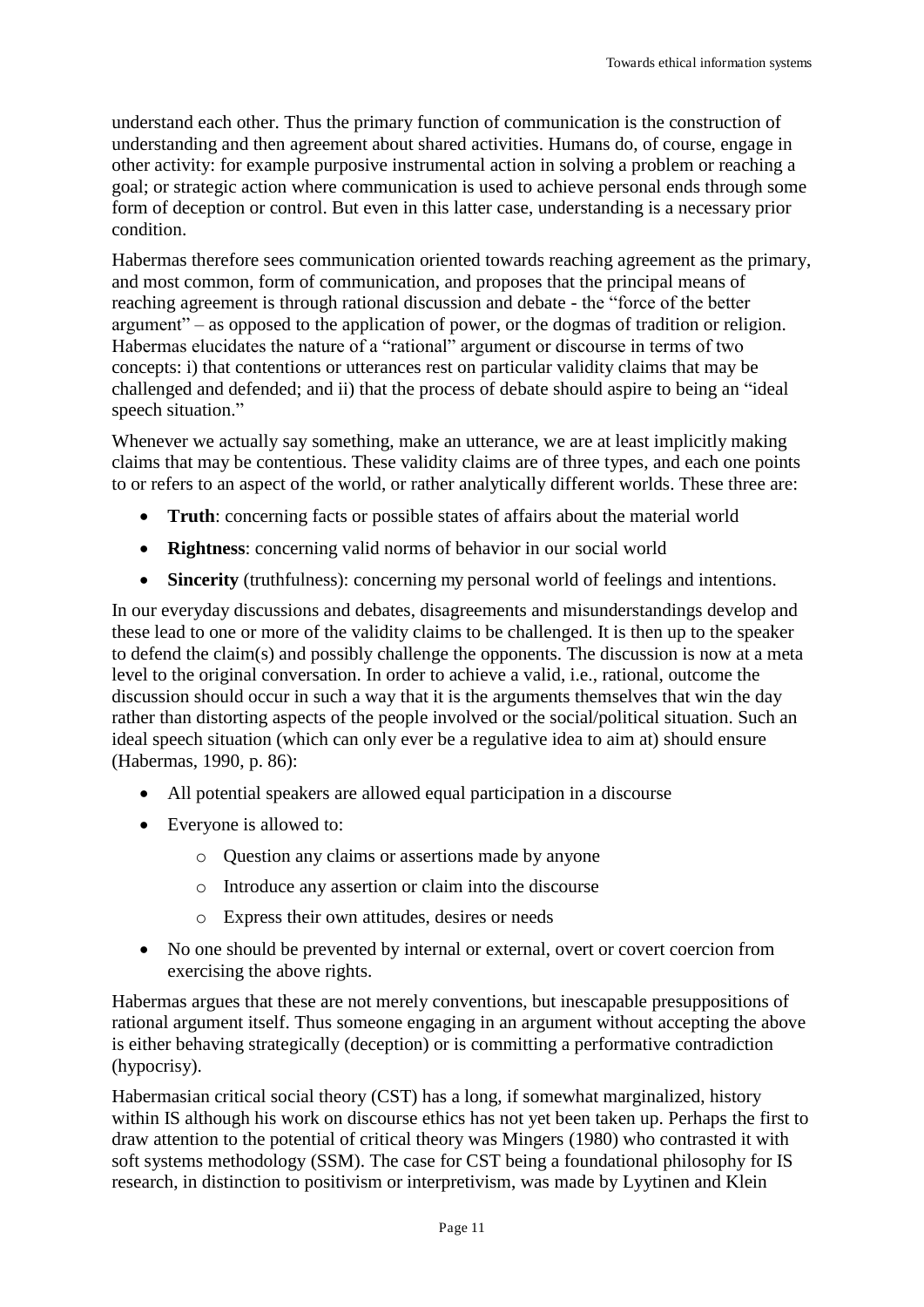(1985), Klein and Lyytinen (1985) and Hirschheim and Klein (1989). This led on to the development of CST-based research methodologies (Cecez-Kecmanovic, 2001; Hirschheim and Klein, 1994a; Laughlin, 1987; Lyytinen, 1992).

There have also been a range of empirical studies carried out from a CST perspective focusing either on the design of IS systems or their effects. For example, in terms of IS design and planning, Cordoba (2007; 2006) developed a critically-based methodology for participative IS planning in a Columbian university; Sheffield (2004) designed a system for GSS-enabled meetings based on the ideal speech situation; and Ngwenyama and Lyytinen (1997) made the case for CST as a basis for computer supported group working, a position criticized by Sharrock (1997).

In terms of the usage and effects of IS, Ngwenyama and Lee (1997) studied the use of email as a form of communication; Pozzebon et al (2006) explained the prevalence of IT fads and fashions as a result of the continual pressure for rhetorical closure in IT negotiations; and Cecez-Kecmanovic et al (1999) studied web-based teaching and learning systems.

#### **Discourse Ethics**

Discourse ethics (DE), which is somewhat badly named as we will see, stems almost directly from TCA through considering actions in general rather than just communications. It is clearly Kantian in thrust, although with a very significant reorientation, but also sweeps in to some extent utilitarian and communitarian concerns.

Beginning with the traditional ethical question "how should we act?", Habermas (1993b) recognizes that such questions occur in different contexts. We may begin with basic pragmatic or purposive questions about the best ways to achieve particular ends. How to earn some money? How to fix the car? These often concern problems in the material world and they may be quite complex. Their resolution may well require information, expertise and resources. Many of the problems that occur within a business context are often seen like this and in that domain they would be classed as "hard" rather than "soft". In terms of ethical theory this relates to the consequentialist approach in which actions are judged in terms of their effects and consequences but only in the self-interests of the actor(s) concerned.

The question might, however, be rather deeper. What if the goals or ends to be achieved are themselves in question, or if the means to be used raise ethical or moral issues? Here we are concerned with the core values and the self-understanding of a person or a community. What kind of person am I, or what kind of group are we, that we should have these particular values and behaviors? These questions concern what Taylor (1989) called strong preferences, to do with our being and way of life, rather than simply weak preferences such as tastes in food and clothes. Habermas calls these types of questions ethical questions in contrast to pragmatic questions discussed above and moral questions discussed below.

Within the pragmatic domain, efficacy is the test – does the action work? Does it have the desired effect? But within the ethical domain goodness or virtue is at issue. Does the action accord with and develop the actor's own existential identity and self-understanding? This clearly picks up on the Aristotelian and communitarian positions that emphasize the importance of developing the good life within one's community. Although the pragmatic and the ethical have very different concerns – the efficacious and the good – they are similar in that they are both oriented towards the self-interests of particular individuals or groups – the question is, what is effective or good for us? It is when one goes beyond that perspective to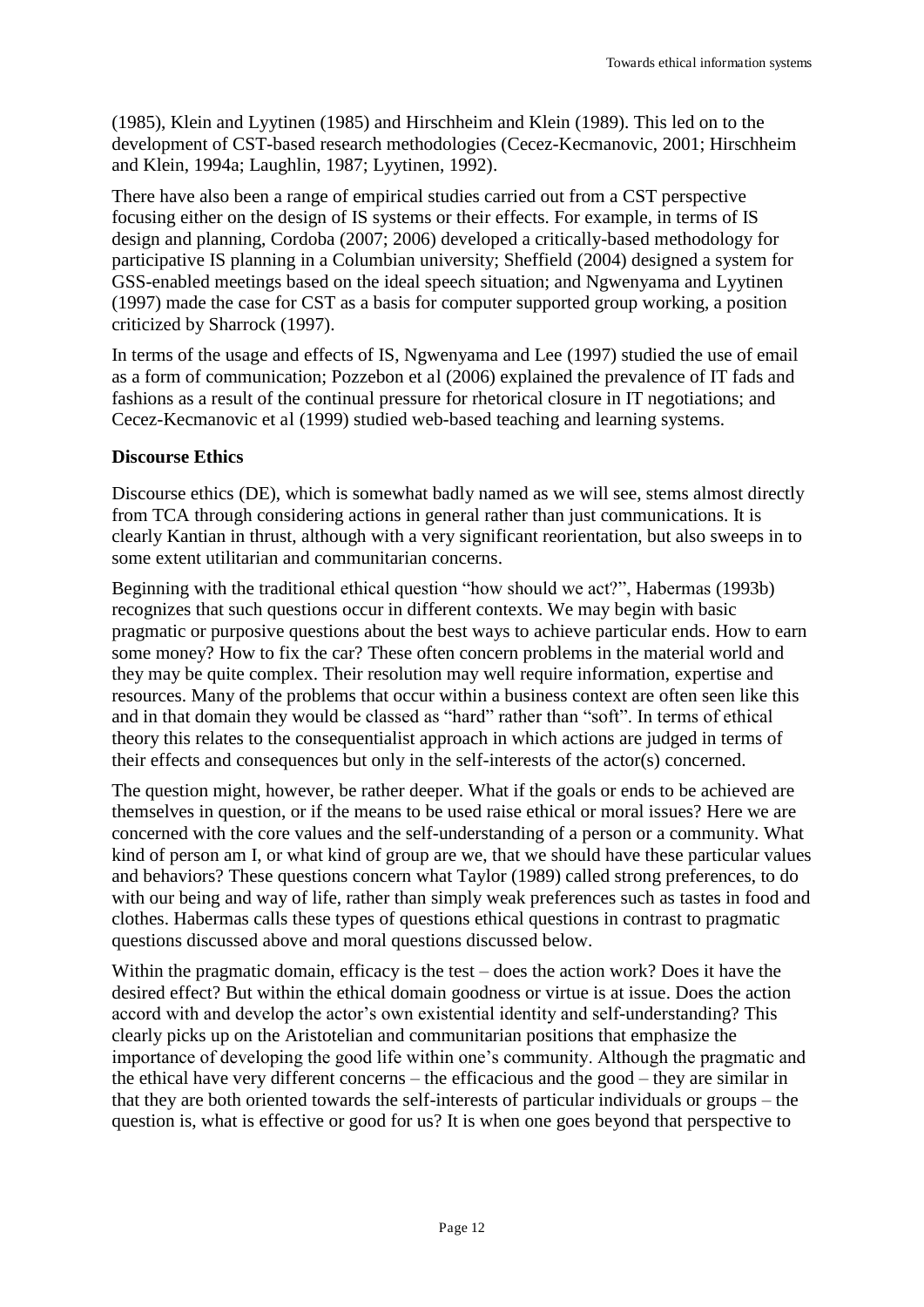consider what might be good for all that one moves into the domain of moral questions. And this is really the focus of discourse ethics<sup>2</sup>.

"We should not expect a generally valid answer when we ask what is good for me, or good for us, or good for them; we must rather ask: what is equally good for all? This 'moral point of view' constitutes a sharp but narrow spotlight , which selects from the mass of evaluative questions those action-related conflicts which can be resolved with reference to a generalizable interest; these are questions of justice" (Habermas, 1992a, p. 248)

So, while discourse itself applies to all three domains, the main thrust of discourse ethics is actually moral questions, that is, those that concern justice for all; those that transcend the interests of any particular individual, group, nation, or culture but that should apply equally for all people. His approach is clearly Kantian in that he is interested in that which is universalizable but he effects a major transition away from the subjective thoughts or will of the individual agent (a monological focus) towards a process of argumentation and debate between actually existing people (a dialogical focus). This marks DE out from other approaches as Habermas does not see this as just an analytical procedure or thought experiment, he intends that such debates, especially within society as a whole, should actually occur. We can see now how discourse ethics is intimately related to TCA: the three domains, the pragmatic, the ethical and the moral correspond with the three worlds; and the whole approach is embedded within the processes of communicative action.

How should we judge whether an action-norm is universalizable? Kant's categorical imperative is an exercise conducted from a particular person's viewpoint: what do they think would be suitable for all? We need to go beyond that and test whether such a maxim or norm can also be accepted by all of those affected. This leads to a reformulation of the CI in what Habermas calls the discourse principle (D):

"Only those norms can claim to be valid that meet (or could meet) with the approval of all affected in their capacity as participants in a practical discourse." (Habermas, 1992b, p. 66 original emphasis)

This is a general statement about what would constitute a valid norm and has two essential parts: that the norm must be agreed or approved by all those affected, and that this must occur through an actual process of discourse. This is analogous to the truth of descriptive statements (Habermas, 1999a). A statement is true if what it claims about the world is in fact the case. This is a definition but it does not tell us how to find true statements. Equally, a moral is right if all affected have participated in a fair discussion and agreed to it<sup>3</sup>. But D does not specify what such norms might be, nor what might be the process of discourse. The latter point is developed through a further universalization principle (U) which outlines how such norms might be arrived at:

"A norm is valid when the foreseeable consequences and side-effects of its general observance for the interests and value-orientations of each individual could be jointly accepted by all concerned without coercion." (Habermas, 1999a, p. 42, original emphasis)

<sup>&</sup>lt;sup>2</sup> Indeed, Habermas accepts that it should really have been called "a discourse theory of morality" rather than ethics (Habermas, 1993a)

 $3$  For Habermas, both truth and rightness are discursively vindicated but there is a significant difference. For truth, discourse merely recognizes or signifies that a statement is (believed to be) true in respect of an objective world. For morality, discourse actually justifies or creates the norm as a norm within the social world (Habermas, 1999a)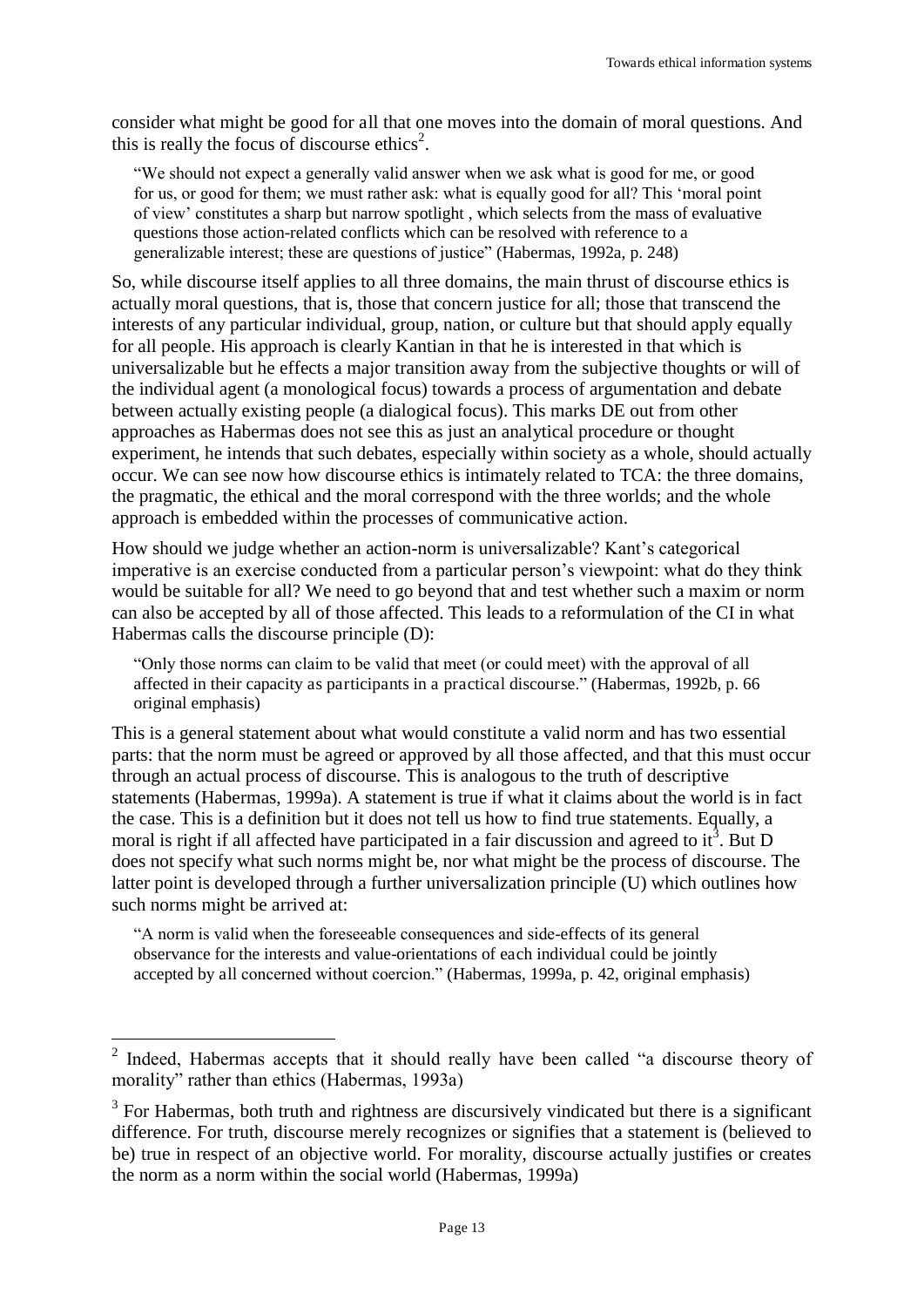The point of this process is to try to generate a common will and not just an accommodation of interests. That is, the participants should become convinced that it is genuinely the best way for all of them to resolve their common differences. To this end, i) the mention of "interests" and "value-orientations" refers to the participants concerns within the pragmatic and ethical domains respectively; ii) participants should try and genuinely take on the perspectives and roles of the other, and be prepare to modify their own; and iii) agreement should be based, as always, on force of argument rather than force of power.

#### **Towards Deliberative Democracy**

Habermas has always had as one of his primary concerns politics and the nature of the state. In the 1960s he argued against increasing instrumentality and technocracy in Towards a Rational Society (Habermas, 1971) and in the 1970s analysed the developing crisis in Western societies in Legitimation Crisis (Habermas, 1976). During the 1990s he developed his communicative and moral theories into a powerful model of the nature of democratic society within the post-national and multi-cultural age (Habermas, 1996; Habermas, 1999b; Habermas, 2001). This has generated considerable debate within politics and legal circles (Dryzek, 2002; O'Flynn, 2006; Parkinson, 2006).

Societies are governed by laws and laws embody, in part, norms of expected behavior. There is, therefore, an intimate connection between morality with its concern for rightness and justice for all, and the law and its need for legitimacy. The law also ultimately rests on the discourse principle (D) which defines valid norms, but there are significant differences between morality and law. Morality, as we have seen, is a domain drawn narrowly to include only those norms that can gain universal acceptance and it thereby excludes the ethical domain of individual or community values and conceptions of the good, and the pragmatic domain of goals and self-interest. The law cannot do that, however. It must operate in the real world and be able to regulate all three domains together. Moreover, and perhaps partly because of this, the law is positive as well as normative: it can take action and apply coercion and sanctions as well as claiming validity, whereas the moral domain rests on individuals and their consciences for its enactment.

#### **>>>>>>>>>Figure 1 Relationships between Principles of Discourse about here>>>>>>>>>**

These relations are illustrated in Figure 1 (Habermas, 1996). At the top is the discourse principle which then splits into two – the moral principle and the democracy principle although as can be seen these are at different levels. The democracy principle governs those norms that can be legally embodied and gain the assent of all citizens through a legally constituted legislative process. Such laws have to deal with questions that arise in all three domains – the pragmatic, the ethical, and the moral. Each domain involves different reference groups and different discursive procedures. Moral questions are governed by considerations of fairness for all and ultimately relate to the world community. Moral norms can be justified through the universalization principle (U) but there also needs to be discourse about their application to particular situations, the application principle. Ethical questions concern issues of self-understanding of particular communities or forms of life and are highly relevant to the multicultural societies that exist nowadays. Pragmatic questions involve bargaining and negotiating fair compromises between competing interests.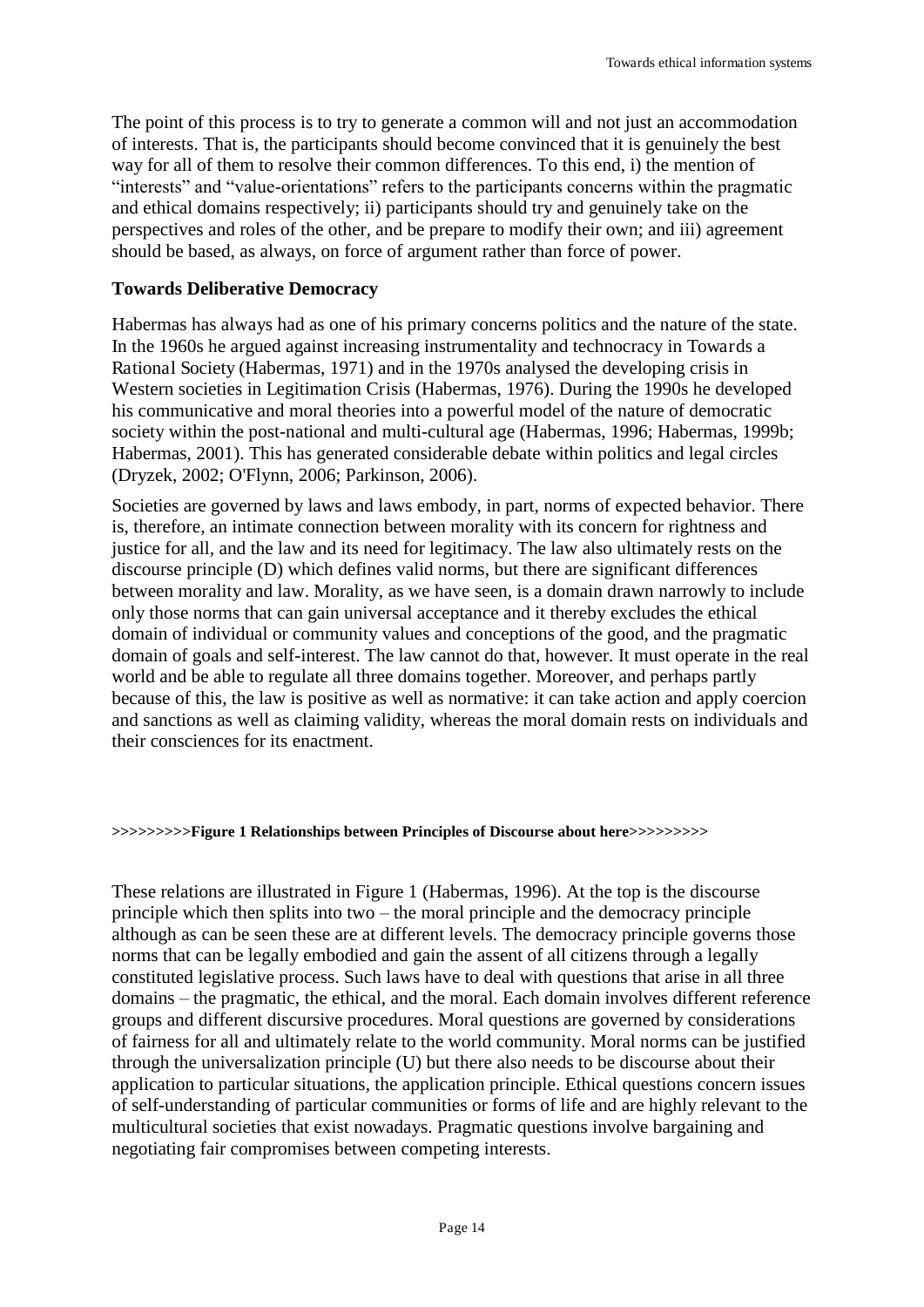Morality and the law are thus distinct but complementary. Morality is a domain where people agree to take on duties and particular forms of behavior because they reach consensus through debate that the norms are universally applicable. The law should enshrine these norms but will also have to include many more specific norms to deal with ethical conflicts between different communities and pragmatic conflicts between different interests. Habermas envisages stages through which such debates may occur (Habermas, 1996, p. 164). Initially, proposals or programmes for action are brought forward and these are evaluated in generally technical terms, based on information, knowledge and technical expertise, an example of the classic decisionistic approach of evaluating different means for accepted ends. Often, however, the ends, that is the values and interests themselves, are seen to compete and discourse now needs to change to another level. There are now three possibilities: first, the issues may involve moral questions, that is questions that need to be solved in the interests of all, for example social policies such as tax, health provision or education; second, they could involve ethical questions that may differ between different communities and may not be generalizable such as immigration policies, abortion, or the treatment of the environment and animals.

Or, third, the problem may not be resolved either through general assent or the strength of a particular value because of the range of different communities and interests involved. In these cases one has to turn to bargaining rather than discourse. The parties involved need to come to a negotiated agreement or accommodation rather than attain a consensus. This is not a rational discourse (in Habermas' terms) since the parties involved will be acting strategically and may well employ power, and because the parties may agree for different reasons, whereas with a moral consensus the parties will agree for the same reasons. Nevertheless, rationality and the discourse principle can be applied to the process of negotiation if not its actual content.

Deliberative democracy can be seen to weave together a whole variety of different forms of discourse and communication involving rational choice and the balancing of interests; ethical debates about forms of community; moral discussion of a just society; and political and legal argumentation. This complexity occurs not just in the traditional institutions of politics and the law, but increasingly in what Habermas refers to as the voluntary associations of civil society (Habermas, 1996 ch. 8). The whole third sector of community and voluntary groups, pressure groups, NGOs, trade associations and lobbyists, underpinned by the explosion of communication technologies, now occupy the space between the everyday communicative lifeworld, the economy and the state. They sense and respond to issues and concerns that arise within the public sphere and channel them into the sluice gates of the politico-legal centre. Bohman (2008) discusses the extent to which this transformation of the public sphere (Habermas, 1989) can be facilitated by the internet.

## **APPLYING DISCOURSE ETHICS IN BUSINESS AND IS**

In terms of business generally, discourse ethics (DE) has been advocated in two main ways: concerning the role of corporations as a whole within society, drawing on the later theory of deliberative democracy; and also at the level of communications within organizations.

Reed (1999a; 1999b) has used DE as the basis of a normative stakeholder theory of the firm, arguing that the distinctions between legitimacy, morality and ethicality provide a more sophisticated and comprehensive approach to dealing with the normative bases of stakeholder claims; and that the underlying communicative theory goes beyond the abstract notions of a Rawlsian veil of ignorance towards actual debate and discourse, and a recognition of the realities of compromise and bargaining. Smith (2004), in part developing from Reed's work,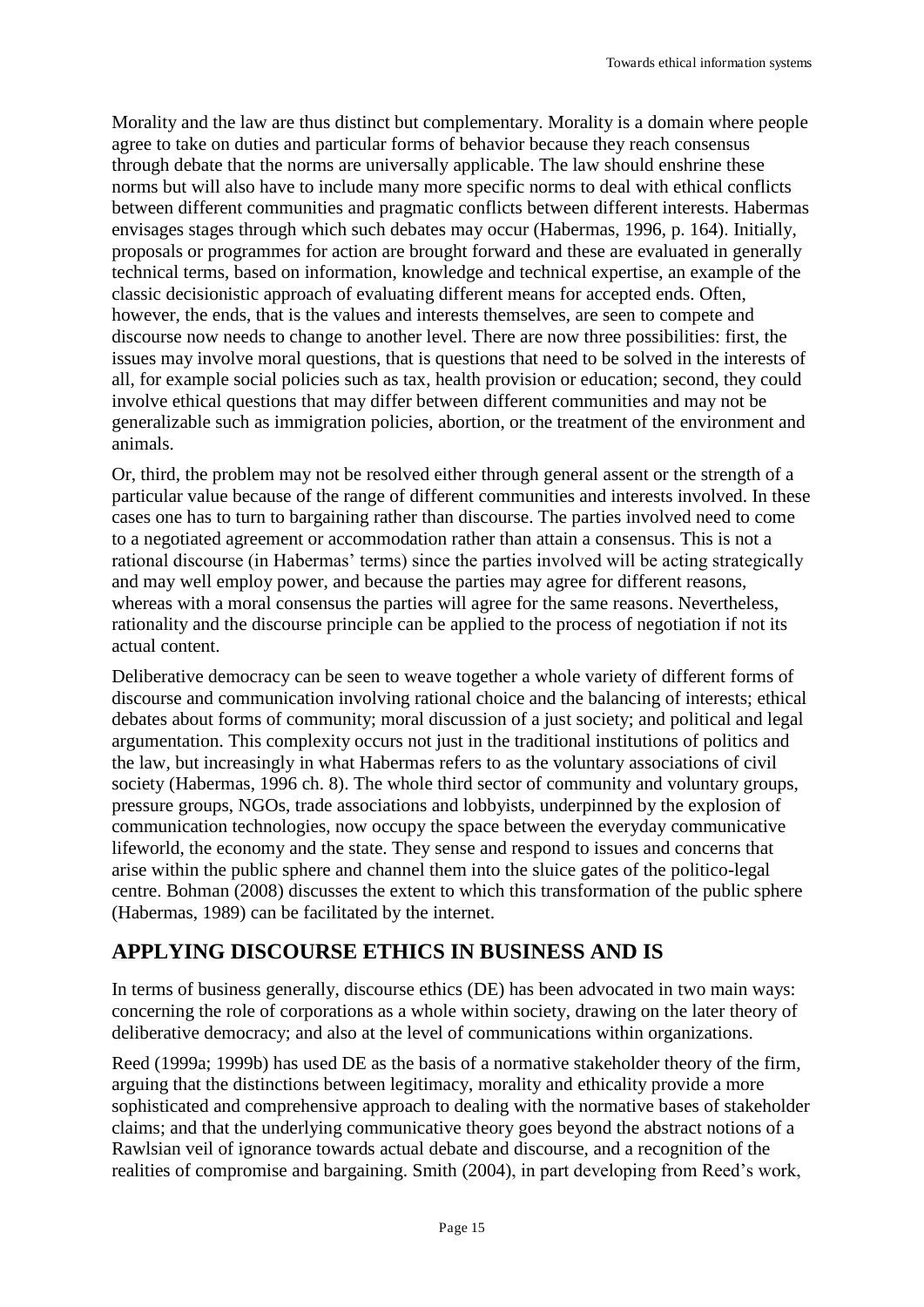argues that increasingly companies will not be able to achieve their long-term strategic aims by acting in a purely instrumental, pragmatic manner – but need to become engaged within the moral and communicative spheres of society as a whole. In a similar vein, Palazzo and Scherer (Palazzo and Scherer, 2006; Scherer and Palazzo, 2007) argue that corporations need to become politicized in the sense that they need to become genuinely political agents within an increasing globalized, "postnational" (Habermas, 2001), world: "These phenomena need to be embedded in a new concept of the business firm as an economic and a political actor in market societies" (Scherer and Palazzo, 2007, p. 1115 original emphasis).

Moving to communicative action as such, Meisenbach (2006) has attempted to operationalize Habermas's universalization principle (U) to guide those conversations within an organization that have a moral dimension, i.e., that potentially affect all those within the community. DE has also been suggested as a basis for theorizing moral principles in decision making in organizations (Beschorner, 2006; de Graaf, 2006) and as a basis for ethical auditing (Garcia-Marza, 2005).

If we stand back and ask ourselves what is it exactly that discourse ethics has to offer for both business in general and information systems in particular, then we would suggest there are three major contributions:

**Practical discourse**. DE is unlike all other ethical theories in that it requires actual discussion and debate among those who may be affected by a norm or proposal and accepts the outcome as that which is morally correct, assuming of course that the debate was sound. DE is therefore entirely procedural – it does not specify moral behaviors but only methods for agreeing them. In this, it would seem to have the potential for bringing about ongoing, practical resolutions of moral and ethical concerns. It also links directly into the shift that has occurred within IS and management science more generally towards soft approaches such as soft systems methodology (SSM) (Checkland and Holwell, 1998; Mingers, 1980) and cognitive mapping (Bryson, et al., 2004; Eden, 1995) whose purpose is structuring complex problems through exploration and debate (Rosenhead and Mingers, 2001).

**Universalization**. DE distinguishes moral issues that concern everyone involved in a particular situation from ethical and pragmatic ones which are relative to particular individuals or groups. It therefore pushes us to consider, and involve, as wide a range of stakeholders as possible in decisions and system designs. This too links into several management science approaches that stress the importance of boundary decisions such as Churchman's ethics of systems design (Churchman, 1979), Ulrich's critical systems heuristics (Ulrich, 2000), Midgley's boundary critique (Midgley, 2000) and Mingers' critical pluralism (Mingers, 1997; Mingers, 2006).

**The just, the good and the practical**. DE is both more comprehensive, and in a particular sense more practical, than other ethical theories in recognizing that in the real world there are different types of issues, and different perspectives from which to approach them. As well as questions of justice, DE incorporates, to some extent, the concerns of utilitarians and consequentialists in accepting pragmatic questions that need to be settled through bargaining and even the exercise of strategic action (the practical). It also recognizes the concerns of communitarians in accepting that some (ethical) questions may well not generate universal, but only local, agreement and yet can still be the subject of rational discourse (the good). It proposes that law is a practice, characterized in terms of legitimacy, which has to deal with issues in all three of these domains, and we would argue that business (and the public sector) is similar in that ultimately long term effectiveness also requires an acknowledgement of the good and the just as well as the practical.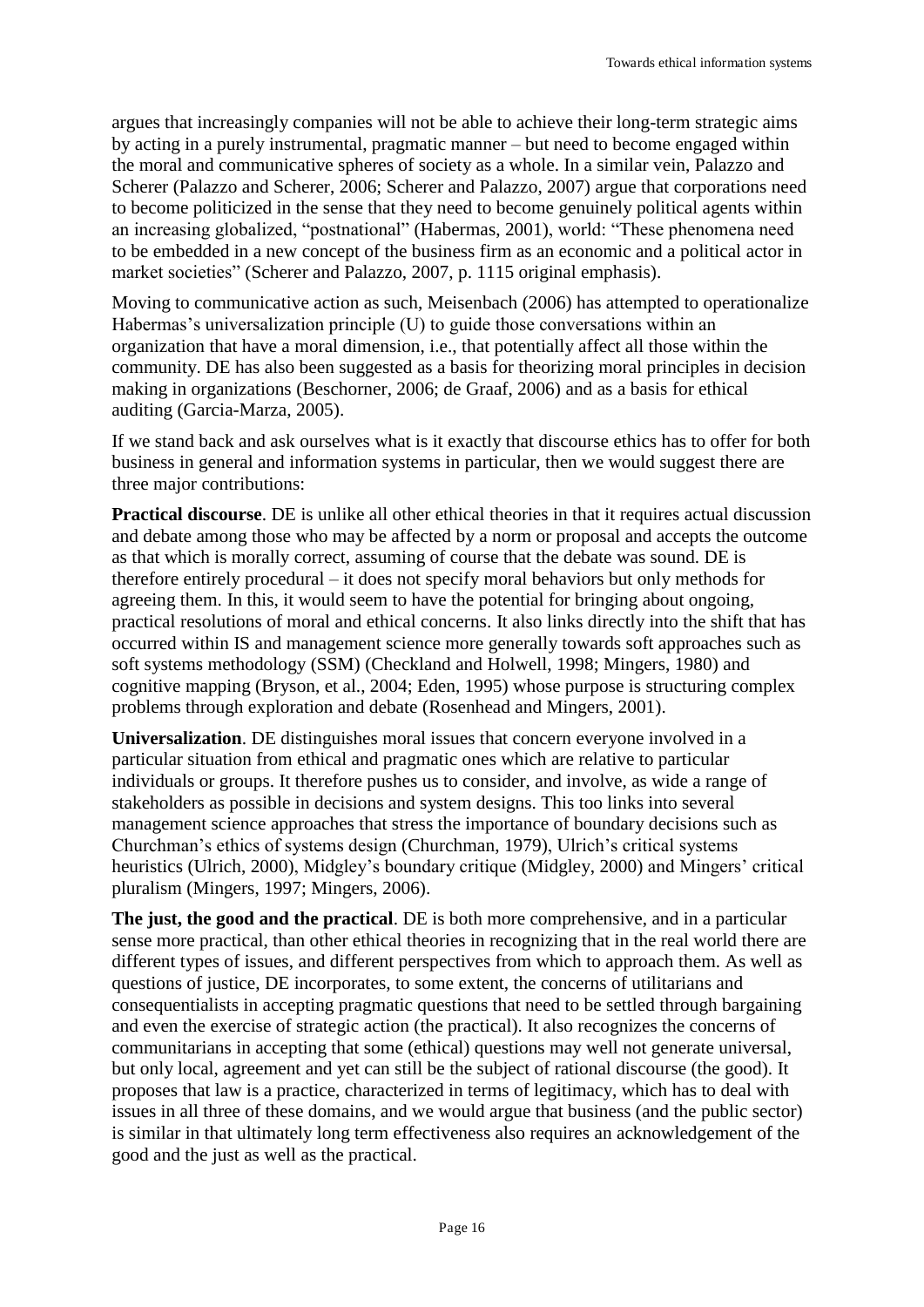If these are the strengths of discourse ethics, it has to be accepted that, as it stands, it can appear too abstract and idealized to be directly or practically utilized within business. So we need to consider if it can be pragmatized without becoming entirely emasculated.

## **PRAGMATIZING DISCOURSE ETHICS FOR THE IS FIELD**

In talking of pragmatizing DE we mean it in the everyday sense of making DE more useful, but we also allude philosophically to the American Pragmatists such as Peirce (Peirce, 1878) who originally developed the idea of a discourse theory of truth – the community of inquirers – which underpinned Habermas's (1978) epistemology. In this section, we consider how the three potential strengths of discourse ethics discussed above can be turned into pragmatic approaches drawing in some cases on existing techniques and methodologies. We also provide a number of examples of IS application areas to illustrate the potential of discourse ethics. These are not full case examples, which would each require a further paper in themselves, but rather show the potentially wide scope and relevance of the theory of discourse ethics to the IS field. A summary of the key points in this section is provided in Table 1.

#### **>>>>>>>>>>>>>>>>Insert Table 1 about here>>>>>>>>>>>>>>>>>>>**

#### **The Discourse Process**

As we have seen, DE presumes that real debates will happen within an ideal speech situation (ISS). This is never fully realized although it can stand as a regulative ideal towards which actual debates can aspire. What it leads into, though, are methods and techniques to help realize an ISS to the greatest extent. This is very much the domain of soft systems methodology (SSM), other soft methods such as cognitive mapping, and indeed GSS. All these methods share some general characteristics: recognition that participants will have different views and stances on a particular issue; an aim of resolving the issue by exploring these viewpoints through discussion and debate; using a variety of devices or transitional objects to surface and help participants understand each others' views; and trying to involve a range of stakeholders and to ensure equal participation either through human or computer facilitation. We can also point to more IS specific approach called "joint application development" (JAD) which is a facilitated group technique for determining systems requirements (Duggan and Thachenkary, 2004; Liou and Chen, 1993).

The methods just discussed tend to be used with relatively small groups, generally within an organizational setting, but there are also a variety of methods that have been developed to work with large groups (perhaps up to 2000) of ordinary citizens or representatives (Bryson and Anderson, 2000; White, 2002). Examples are Nominal Group Technique, Team Syntegrity (Beer, 1994), Open Space Technology (Owen, 1992), Search Conferencing (Emery and Purser, 1996) and decision support systems (Mathieson, 2007).

All these methods represent a pragmatization of DE in that they cannot guarantee the requirements of an ISS, but they do in large measure have a commonality of purpose with it. Although they have not been developed with moral questions in mind, they are generally used for resolving specific organizational problems or for developing common visions, but they certainly could be used for moral issues and, in at least one case (SSM), ethicality is already one of the criteria that can be called upon. They also do not guarantee consensus, i.e., agreement for the same reasons, as would be required for pure DE but they do encourage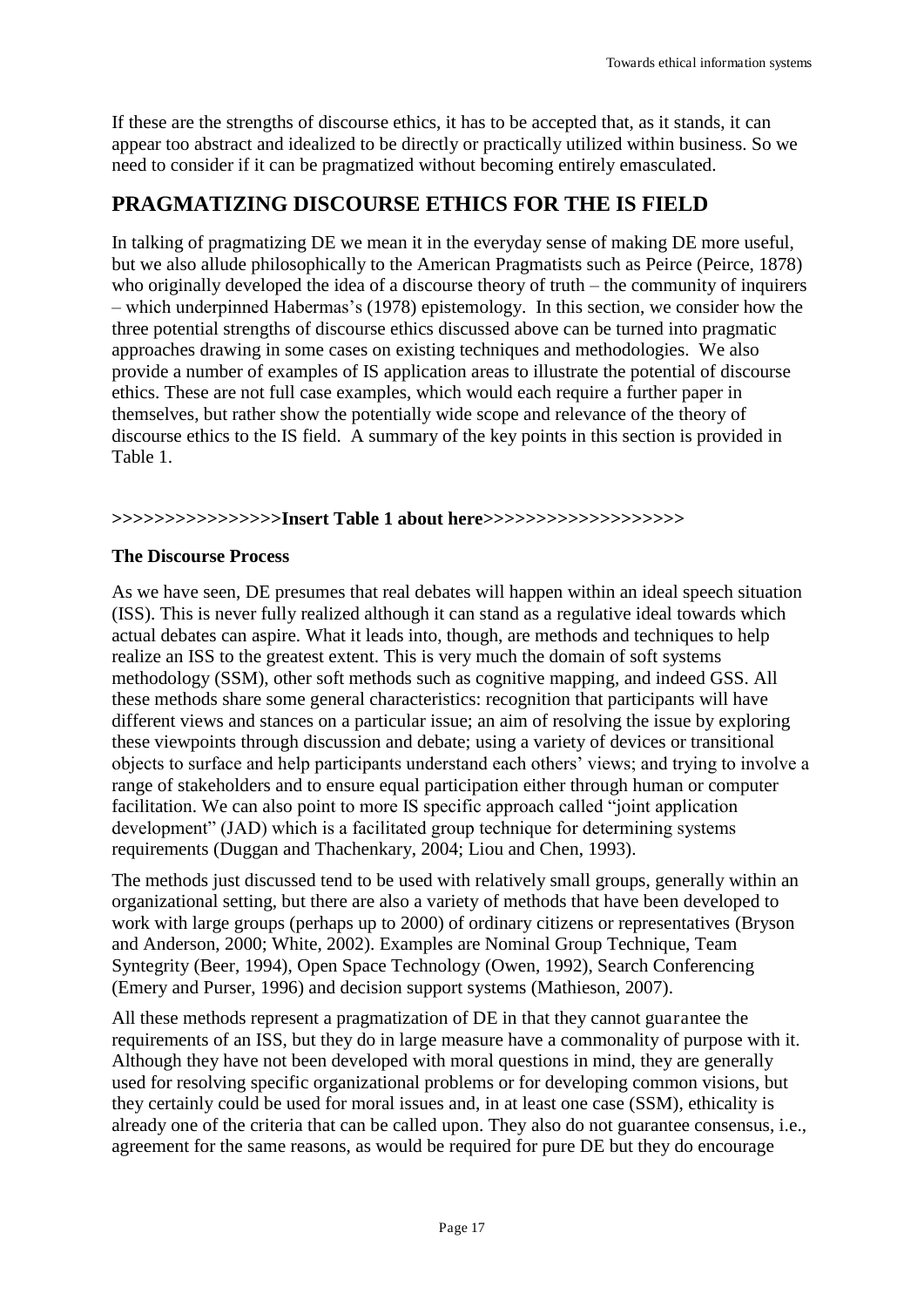participants to genuinely see the world from another's perspective and come to an understanding rather than merely a bargain.

In terms of direct relevance of these ideas to the IS field, some literature has already examined the potential for the internet to facilitate improved discourse and debate. Heng and de Moor (2003) described an internet-based tool for collaborative authoring which was used by an environmental group as a new way in which to create a more equal exchange of ideas among various stakeholders in the debate on genetically modified food. The authors referred to Habermasian theory of communicative action, but noted barriers to communication in the form of entrenched power structures and limitations to human rationality and responsibility. Unerman and Bennett (2004) examined a 'web forum' initiated by Shell as a means to facilitate dialogue between stakeholders inside and outside the organization on issues such as social and environmental responsibility. The article referred specifically to Habermasian discourse ethics as a theoretical basis, but concluded empirically that the web forum was not used by many of the stakeholders as part of an honest attempt at reaching mutual understanding regarding Shell's ethical responsibilities. Van Es et al (2004) compared the merits of face-to-face versus internet-based negotiations and concluded that, although internet negotiation has serious restrictions, it can enhance reflection and play down emotion, which the authors argue are important qualities when handling complex and delicate ethical issues. Yetim (2006) uses discourse ethical concepts to construct a framework for evaluating genres, that is specific communicational artifacts such as an application form, and their role within communication. He also uses Habermas's more general discourse theory to develop tools for supporting team and group discussions (Yetim, 2009).

This earlier literature focused on technologies such as web forums and collaborative authoring tools, but what about the potential for newer technologies, sometimes captured under the Web 2.0 label, such as wikis, blogs and social networking tools (McAfee, 2006; McKinsey Quarterly, 2007)? These newer bottom-up collaborative applications emphasize continuous intersubjective exchange aimed at generating understanding of the position of others and, in the case of Wikipedia for example, some achieved consensus. So they can be thought to be prime candidates for an exploration through the theoretical basis of discourse ethics as to what extent their characteristics provide better opportunities for dialogue which seeks to arrive at genuine consensus through engaged debate of a wide range of stakeholders.

A further IS topic area where one could argue a prima facie case for the application of discourse ethics is the open source software movement which can be considered to be a relatively bottom-up and consensus approach to the development of software. For example, Lee and Cole (2003) described the case of the Linux kernel development project that involved thousands of talented volunteers, dispersed across organisational and geographical boundaries, in collaborating via the internet to produce an innovative product of high quality. It could be argued that the 'ideal' discourse conditions do not apply since contributors are not equal parties to the debate, with an inner core of developers having strong rights of control on implemented changes in the Linux kernel. Nevertheless, the discourse process between the stakeholders is clearly more open and inclusive than that in closed proprietary applications, and it would be interesting to use the formal concepts of discourse ethics to investigate the degree to which the discourse surrounding the Linux kernel development conforms to an ideal type.

The 'purity' of the open source model can be considered to be comprised by the way in which it is now involves many commercial and governmental actors as well as individual software developers (Fitzgerald, 2006). Von Hippel and von Krogh (2003) talk of a 'privatecollective' model that contains elements of both the private investment and collective action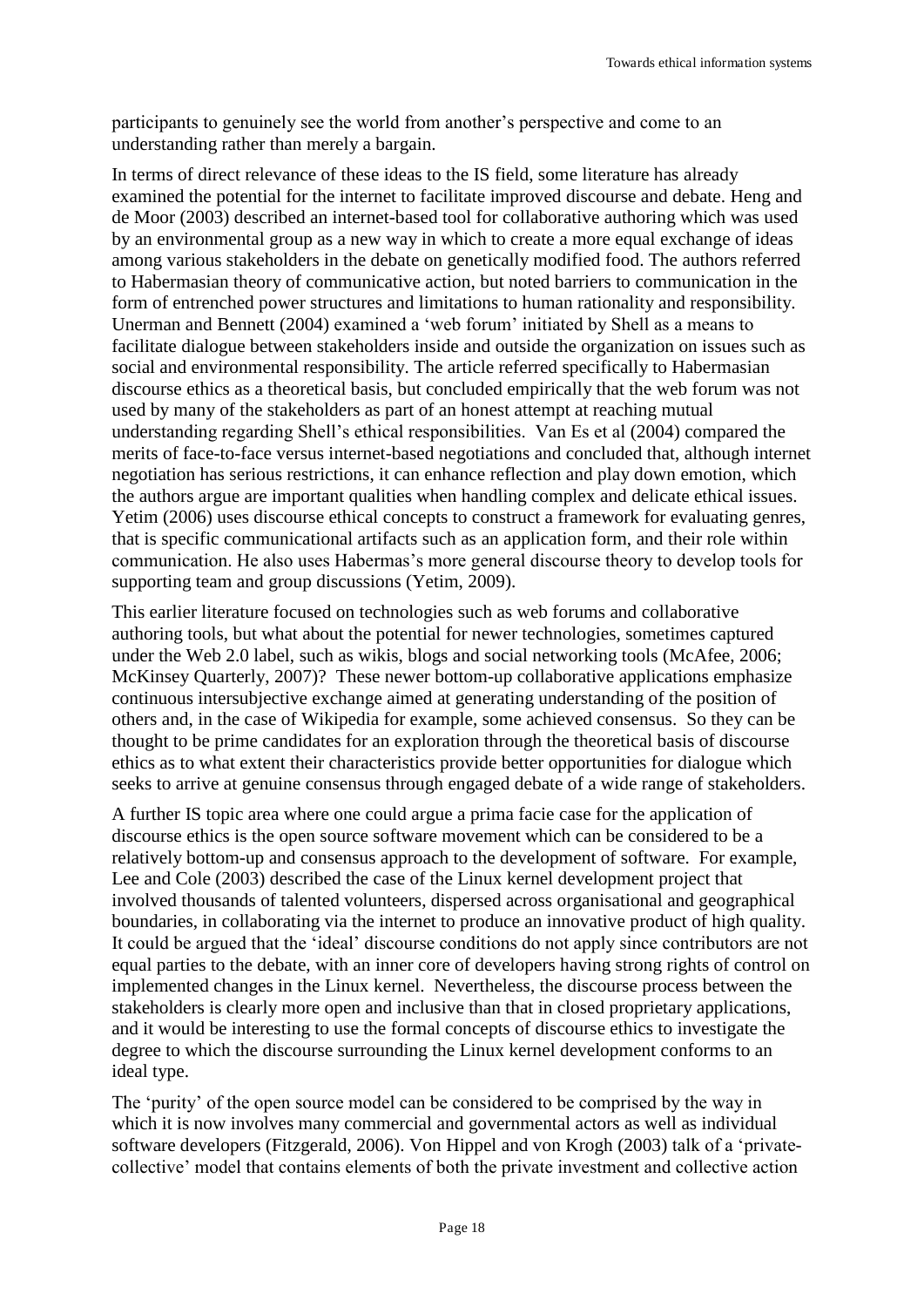models and can thus offer society 'the best of both worlds'. This would certainly be challenged by proponents of the 'free software movement' (Elliott and Scacchi, 2008) who embrace an ideology and set of work practices which maintain a clear distinction between collective work based around free discourse and software work based around commercial interests. This is not the place to examine such ideological differences further, but rather we wish to argue that such differences could indeed be critically examined under the lens of discourse ethics, for example in differentiating between accommodations and genuine consensus as discussed earlier in the paper.

#### **Universalization**

A second area to be considered is the DE requirement that for a norm to be moral it must be acceptable to all those affected. This clearly raises major practical issues for this would never be possible in theory let alone in practice (Haas and Deetz, 2000), although "universal" does not mean all human beings, only those affected by a particular issue and so could even in principle be quite restricted. It can be seen as involving a tension between ethical contextualism and moral universalism (Ulrich, 2006). The more that discourse aims for moral universalism the less it will be able to justify; the more that it accepts a narrow context the less justified the results will be. This could be read as a disabling contradiction within DE, but we would prefer to see it as a creative tension which can lead to better, and more just, decisions.

It is also useful here to contrast DE with Floridi's information ethics described above (Stahl, 2008a). There are certainly some similarities: both are generally within the Enlightenment tradition which values rationality and reason as ways of determining moral action; both share, at least in part, a deontological approach of duties and responsibilities towards moral patients or subjects; both recognize the importance of information, language and communication at least within the human world; and both are concerned with the universality of their propositions. However, we would highlight two major differences. The first is the extent of the universalization and the second is DE's unique emphasis on discourse.

We might already regard Habermas as being ambitious in aiming for moral norms that apply to all those affected, but Floridi wants to enlarge it to all informational entities both as agents and patients. This clearly raises significant difficulties (Ess, 2008b): to what extent is is acceptable to treat non-human entities (including especially artificial agents) as either worthy of moral treatment, or capable of it? How does one distinguish between the potential moral status of different informational objects? Should we not recognize that it would be the designers of artificial agents that have the moral responsibility, not the agents themselves? In what way can non-human objects articulate moral claims? If we humans are to do it for them, are we not then in fact doing it from an anthropocentric viewpoint?

The second difference is that Floridi's approach has within it no ways of arbitrating between different claims even between humans let alone between humans and non-human objects. This, as we have seen, is where DE scores over rival ethical approaches. It is procedural not substantive and once people can be drawn into a process of discourse, at whatever level, then they have already begun to commit themselves to the game of rational argumentation with some hope that it may lead to a way forward.

Again, this can be assisted by already existing methodologies. In essence, the problem is twofold: boundaries - i.e., which stakeholders (interpreted as anyone who could be affected) must be included; and representation  $-i.e.,$  who can stand as representatives for the many?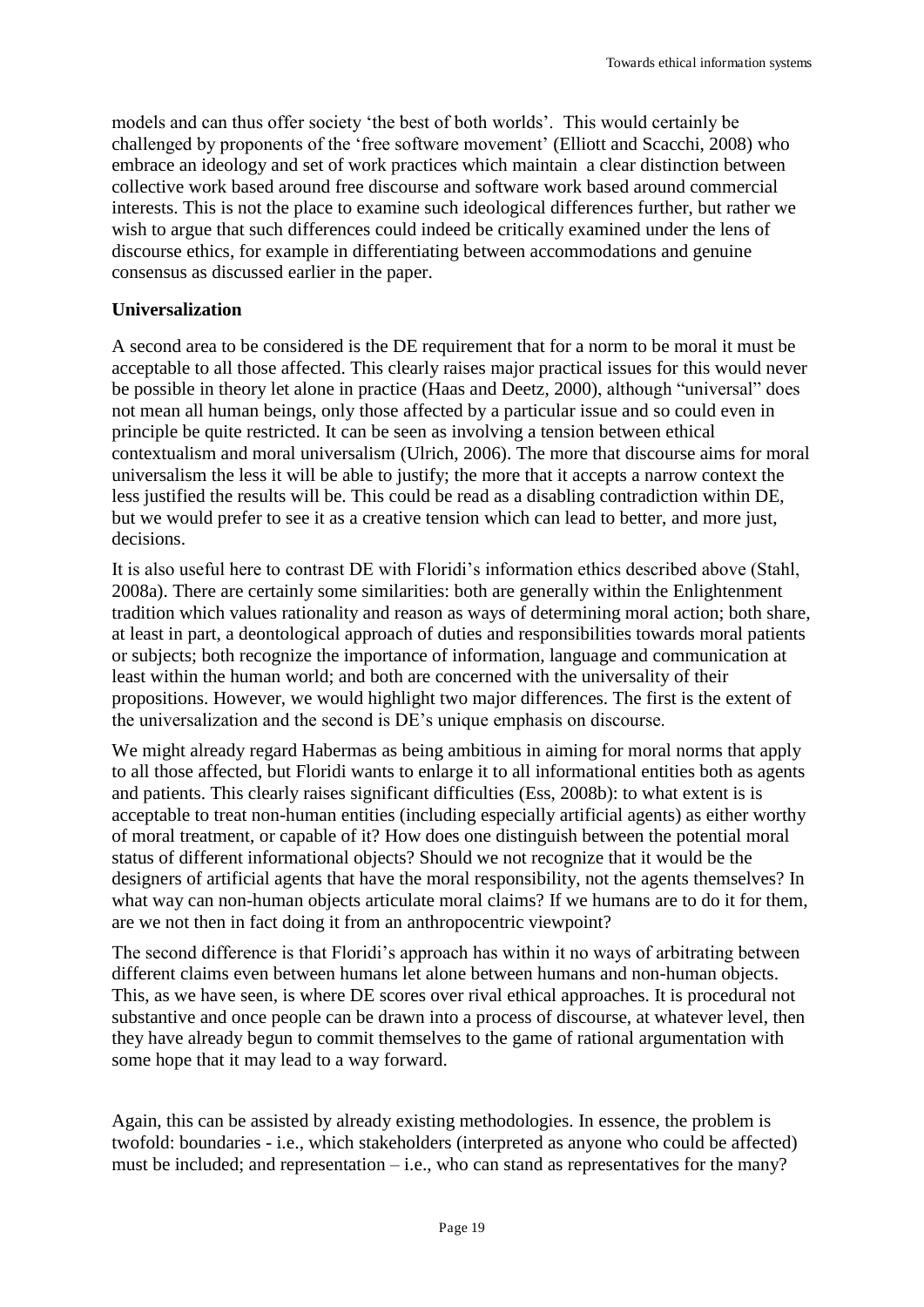Churchman (1968) was one of the first to say that in order to properly evaluate our designs we have to consider the whole system of which they are a part. This meant drawing the boundaries expansively or "sweeping in" as many aspects of the situation as possible, but the problem is always where do you stop? If we assume that the organization(s) concerned is basically benevolent, i.e., it wishes to generate a just result, then we can follow Reed (1999a) in suggesting that we need to include stakeholders who will be affected economically, politically in terms of equality, and ethically in terms of their self-identity.

However, it seems more likely that organizations will often not wish to include all stakeholders, and there may indeed be situations of outright conflict as for example between companies and pressure groups, or between planners and citizens (Palazzo and Scherer, 2006). Here we can turn to critical systems heuristics and boundary critique. Critical systems heuristics (Ulrich, 1994) developed from a combination of Churchman and Habermas's work and helps to challenge the boundary judgments that are often made by experts or those in power against the interests of those who are affected but powerless. It consists of twelve critical questions, first asked in the "is" mode and then asked in the "ought to be" mode, that aim to reveal the partiality of the judgments that have been made over which facts and values are relevant to the design. This forces those in power to justify their boundary judgments and ultimately perhaps to change them. Midgley (Cordoba and Midgely, 2006; 2000) and Mingers (2006) have also developed methods for challenging and questioning boundary judgments.

With respect to the second aspect, representation, this is clearly necessary in many cases, although the internet does offer the potential for mass participation, but is a complex area. Representatives can be chosen in many ways – elections, random sampling, ad hoc, convenience etc and each has its own benefits and problems. Parkinson (2006) provides a comprehensive review within the context of practical real-world attempts at deliberative democracy.

The concern with universalization in discourse ethics can be related directly to debates in the IS field, and a good illustration of this concerns the so-called 'digital divide' (Warschauer, 2003). This involves lack of access to digital technologies but also the social, cultural, educational and linguistic contexts that affect whether people are able to utilize technologies effectively even if they have access. Thompson (2004) provides an interesting case study of the World Bank's 'Global Development Gateway' that aims to provide a global forum for debate about development issues. However, Thompson argues that the forum excludes the views of many bottom-up and local development groups and can be seen as a form of landgrab by the Bank in defining the meaning of 'development' and thus, ironically, a form of digital divide in itself. The focus on universalization in discourse ethics relates directly to Thompson's concerns about who participates on the Development Gateway, who are the silent voices and how could they be better represented.

One response to concerns such as these is to undertake 'digital inclusion' projects, designed to provide access to particular targeted groups, but also to provide various types of support for learning and capacity building. For example, Madon et al (2009) describe three such projects, namely the Akshaya telecentre project in the state of Kerala in India (Madon, 2005), a community-based ICT project in a town in a rural area of South Africa (Phahlamohlaka, et al., 2008) and the efforts of various agencies on telecentre projects in the mega-city of São Paulo in Brazil (Macadar and Reinhard, 2006). The cases demonstrated a wide variety of experience in the three cases and a complex mix of success and failure of the digital inclusion projects, for example in whether they were sustainable over time or whether they could be scaled to include larger numbers of people and more communities.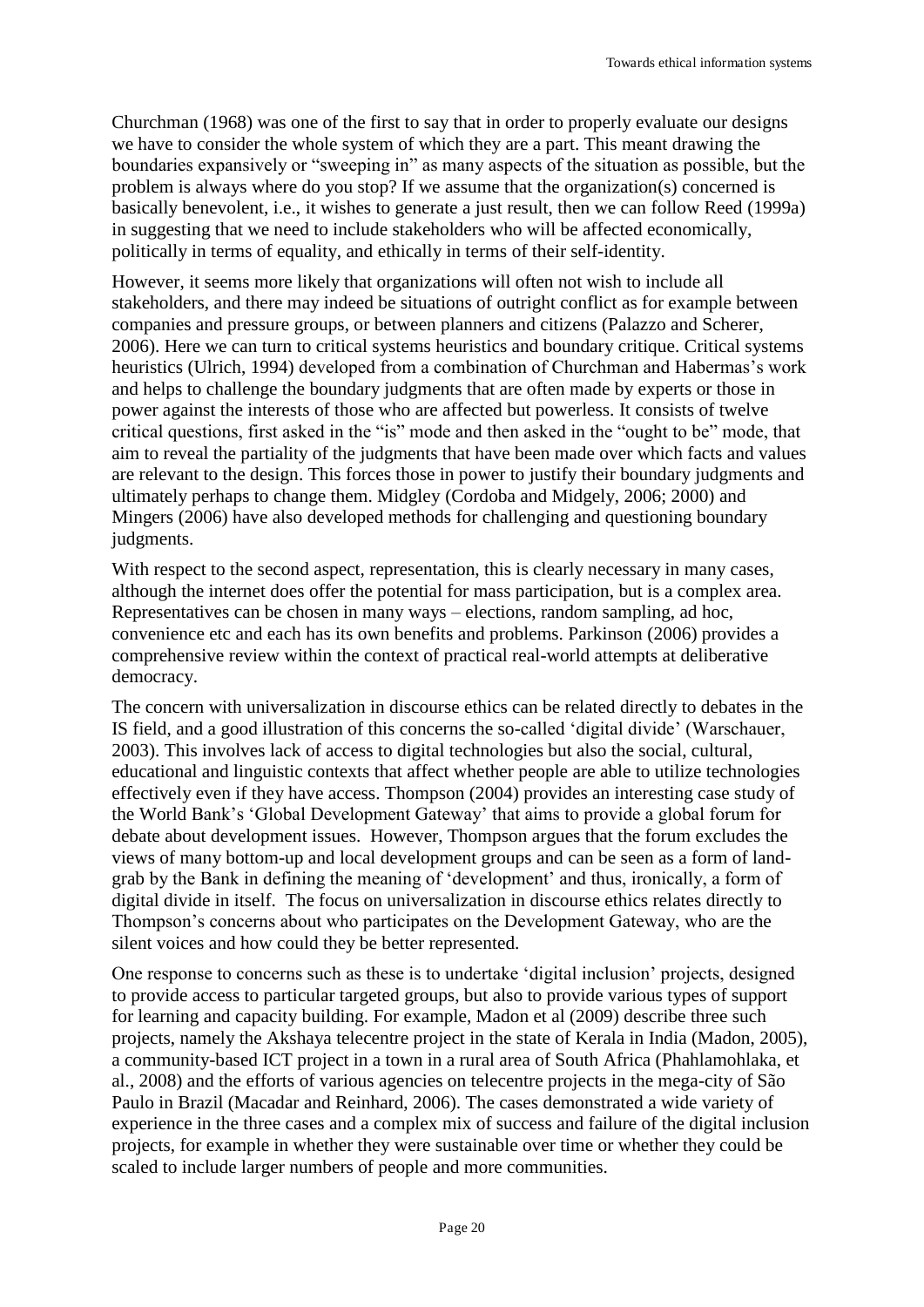What is the potential contribution of discourse ethics to this important topic area? Madon et al (2009) derived four processes of institutionalization which they argued to be of key relevance to digital inclusion projects in developing countries, and it is interesting to note that two of these are strongly related to the discourse processes between stakeholder groups. One of these was 'getting symbolic acceptance by the community', a process involving extensive participation, debate and eventual consensus within the community who were targets for the digital inclusion project. A second involved 'enrolling government support', concerned with linking of the community and local government through discourse in order to try to arrive at a community/government consensus on action. Whilst discourse ethics is not the only theoretical schema of relevance to digital inclusion debates, we are suggesting that it offers a potential new way to look at the discourse processes that were argued to be of key importance in the above literature.

#### **Legitimacy and Effectiveness**

<u>.</u>

A major strength of DE is its recognition of a plurality of types of issues. Consequentialism tends to focus on economic aspects; communitarianism and virtue ethics is valuable but has no standpoint outside of different cultures or religions to attempt to deal with the major divergences that exist in today's world; and Rawls also finds it difficult to deal with this problem, simply assuming that different traditions will have enough in common to generate agreement. DE accepts that all three types of issue exist and can be resolved in different ways. In principle the distinctions are clear – pragmatic issues assume agreement among those involved about goals and values; ethical issues accept that there are genuine differences between individuals and groups but that these can be tolerated; while moral issues are those that genuinely require the agreement of all affected.

However, in practice things are not so straightforward. Habermas tends to assume that an issue or question will be either pragmatic, or ethical, or moral. Or, he sees a process in which issues that begin as pragmatic then become problematized as ethical or moral. However, we think it more likely that complex issues may well involve aspects of all three, or that the three offer different perspectives or lenses on a complex issue, possibly held by different stakeholders. For instance, let us take the environment as an issue. We can see that this must in part be a moral issue since the health of the planet concerns all human beings. But we can also see that peoples' reaction to it in terms of becoming vegetarian or going carbon neutral could be ethical issues on which individuals or groups could differ. Finally, some aspects such as making plane engines more efficient or improving alternative energy sources could be seen as purely pragmatic. But, there could be debate over even this with some groups, e.g., President Bush's government, trying to maintain that the whole question is a pragmatic one that will ultimately be solved by technology.

This means that the distinctions which seem clear in theory are not in practice and may well require considerable practical debate to sort them out. Habermas (1993a) and Apel (2001) do recognize that, even when norms have been agreed, there may be a practical problem in deciding whether or not a particular norm applies in a given situation and they accept the need for further debate in what they call discourses of application (rather than justification).

Here again, SSM can be of use, not least because it contains within it concepts that are clearly relevant to DE, namely CATWOE<sup>4</sup> and the  $3(5)E's^5$ . CATWOE is used as a checklist and

<sup>4</sup> **C**ustomers, **A**ctors, **T**ransformation, **W**eltanschauung, **O**wner, **E**nvironment

<sup>&</sup>lt;sup>5</sup> Efficacy, Efficiency, Effectiveness, sometimes augmented by Ethicality and Aesthetics. We have added in "Equity".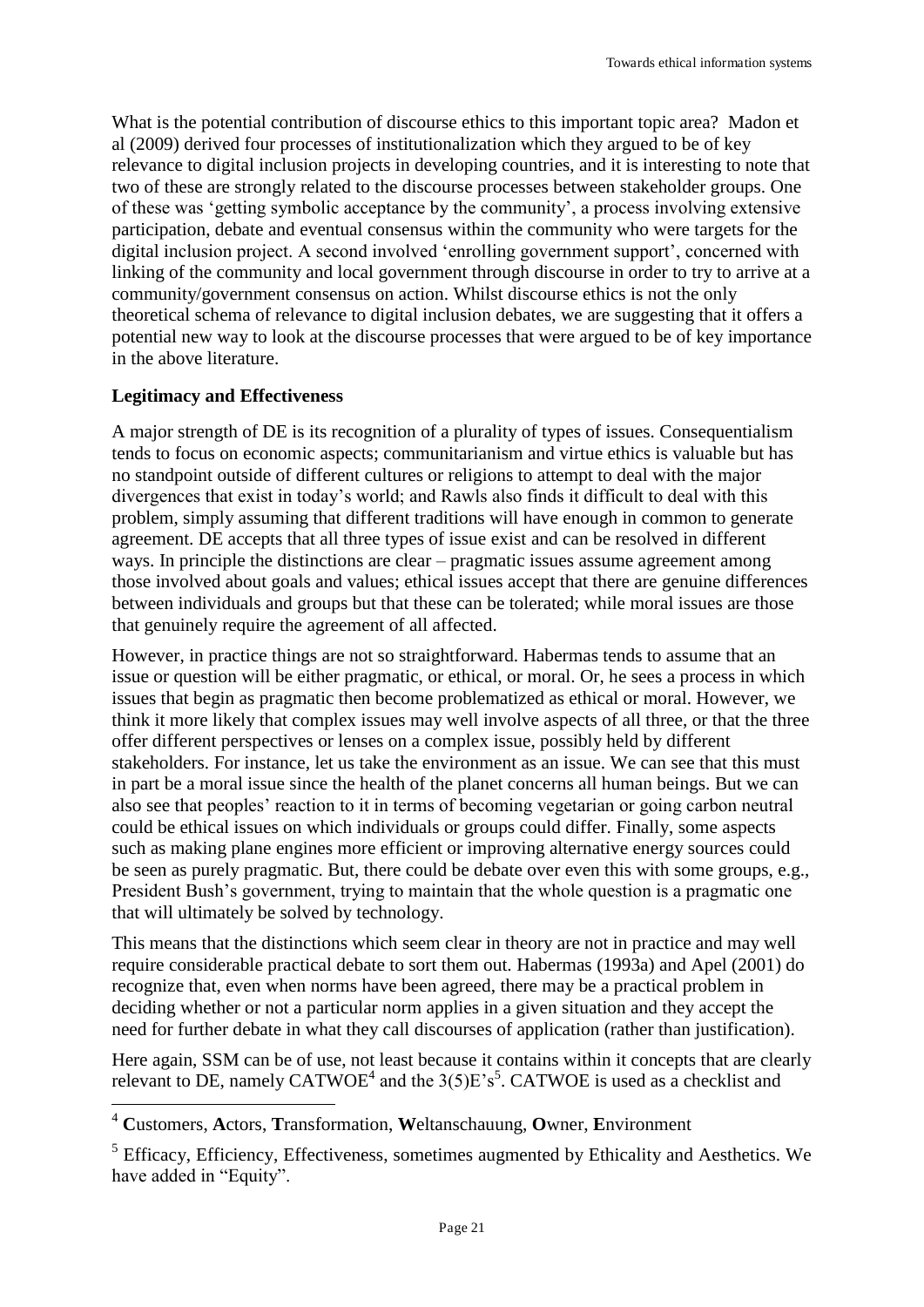contains reference to three groups of stakeholders – Customers, who may be beneficiaries or victims of the system; Actors who carry out the system's activities; and the Owners of a system. The 5E's are used to monitor and control the system's activities and can easily be aligned with DE:

- E1 **Efficacy**: does the system work and do what it is supposed to? (**Pragmatic**)
- E4 **Ethicality**: is the system compatible with the values of stakeholders? (**Ethical**)
- E6 **Equity**: is the system fair and just for all affected? (**Moral**)
- E3 **Effectiveness**: does the system meet the owners' aspirations in the long term? This has to take into account all the other criteria in the same way that legitimacy does for law.

There is an implied ordering between these: the overall goal is effectiveness, the long-term success and sustainability of the system's owner and this obviously requires that the designed systems actually work. However, this is not enough for efficacy must be subordinate to ethicality – the system must not contravene the authentic values of those who use and are affected by the system. And ethicality in turn is subordinate to morality – individual or group visions of the good life cannot override what is fair and just for all (Habermas, 1992b).

In any real-world situation there will be a complex interplay of pragmatic, ethical and moral issues, and probably differing viewpoints about them. It is tempting for managers to stick with the efficacy question and concentrate on developing systems that at least work, for that is often difficult enough witness the many, public IS failures. But, we would argue, long term effectiveness and sustainability require that responsible managers engage with the moral and ethical issues as well. Discourse ethics provides a rigorously justified procedural framework for this task, although one that needs to be adopted in a pragmatic fashion, aided by welltested methodologies for shaping and facilitating discourse.

A specific IS example involving issues of efficacy, ethicality and equity is the proposed introduction of biometric identity cards in the UK (Whitley, et al., 2007). There are major pragmatic concerns as to whether these will 'work' in technical terms. Whitley and Hosein (2008) note that, by choosing a high-tech solution, drawing on the state of the art in biometric technologies, the scheme is also high-risk. However, there are also important ethical concerns as to whether the identity cards are acceptable to a wide range of individuals and stakeholder groups, for example by increasing the possibilities for identity theft. The scheme is targeted to reduce identity theft, by providing a unique individual identifier but, ironically, this could have the effect of increasing it, because the identity thief could obtain all the necessary information in one central place.

In addition, from the perspective of discourse ethics, a third question is whether the identity card project will be fair and just for all those affected? There are major concerns that the system involves a centralized register that could be used to analyze and target specific individuals or groups in a discriminatory way. More generally, is the project a step too far in central government surveillance and the invasion of personal privacy (Whitley, 2009)? We are not trying to answer these questions here, but merely to argue that discourse ethics offers a potentially valuable theoretical framework in investigating complex socio-technical systems such as the UK identity card project from the interlinked perspectives of efficacy, ethicality and equity.

The identity card project can also be used to illustrate a further theme of relevance to the IS community and to discourse ethics, namely the role of academic IS departments in policy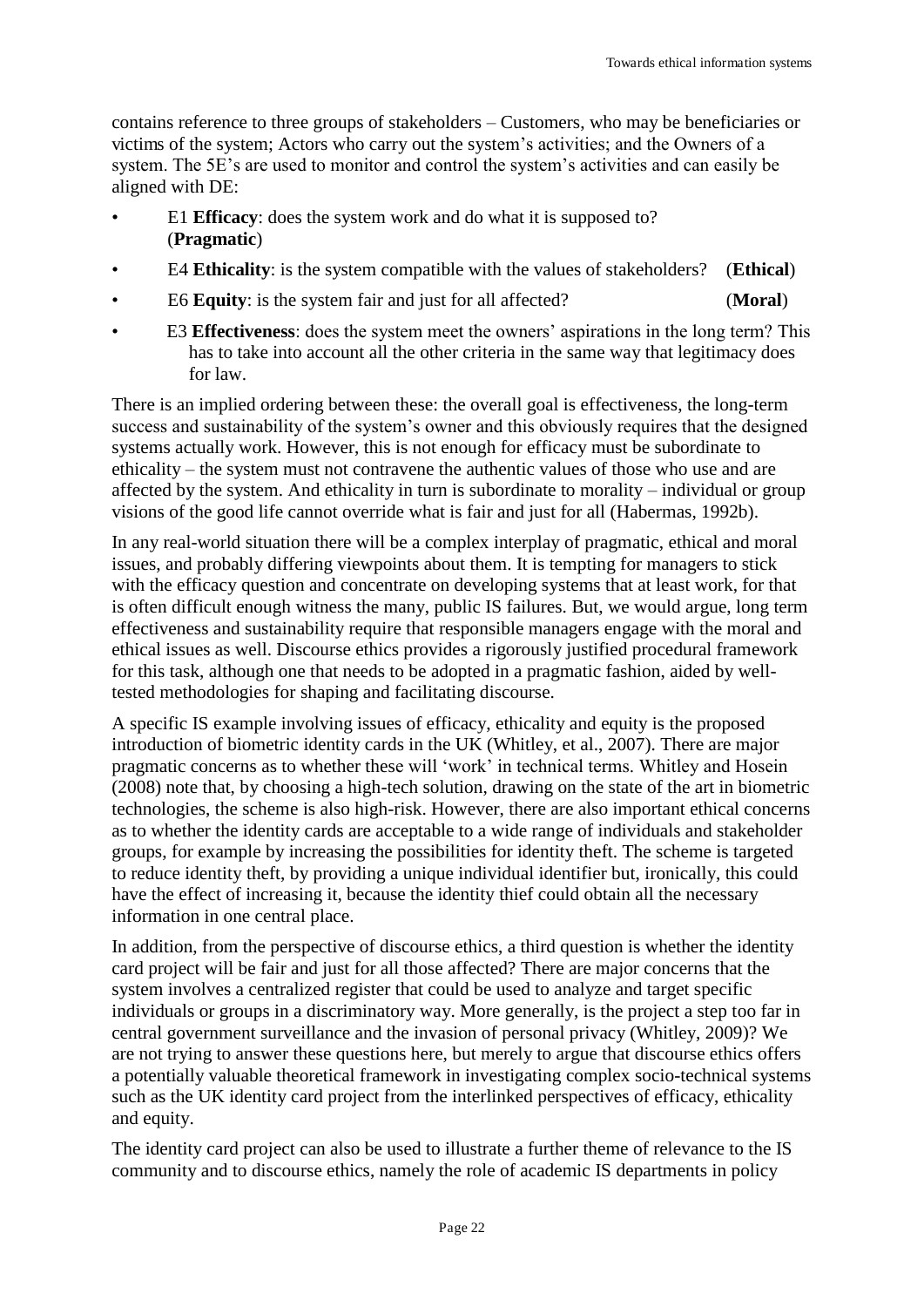debates about such projects. Extensive work, including that referenced above, has been carried out by staff at the London School of Economics, and they have clashed with the UK government on a number of occasions over the issue (Whitley, et al., 2007). If we adopt the principles of the need for discourse between stakeholder groups, the importance of universalization and the pursuit of the just, the good and the practical, then the participation of the LSE in the debate should surely be welcomed. Yet Whitley et al (2007) argue that a moral of their story is that universities should only contemplate undertaking such policy research if their governing body is willing to stand full-square behind its academics, and to resist all forms of political pressure.

## **CONCLUSIONS**

We have argued in this paper that ethics is important for the practice of IS in the contemporary world, and thus is also highly relevant for IS research and teaching. The distinctive contribution of this paper is the first analysis of the potential of discourse ethics for IS in the mainstream IS literature. We have discussed how the theory could be applied, or pragmatized, to a range of IS topic areas including Web 2.0 applications, open source software, the digital divide and the UK biometric identity card scheme. A detailed analysis of each of these areas through the lens of discourse ethics would require at least a full paper for each area, and this is beyond the scope of the current paper. However, we believe that we have provided a good starting point for such analyses in the future through our description of the key elements of discourse ethics and some indicative material on the distinctive contribution which it has to offer to such topic areas.

If ethical issues are important for the IS field as a whole, then they are also important in terms of IS teaching. We have noted earlier in the paper that much of the literature on ethical issues with respect to IT/IS is located outside the mainstream IS journals. We have reviewed some of this literature in the current paper and we hope therefore that this can provide a valuable starting point for IS teaching on ethical issues. In addition, we have articulated the particular contribution of discourse ethics, and we have argued that it has high potential as a way of exploring contemporary IS issues. Our paper could be used as a way into the literature on discourse ethics which would be readily accessible to IS students, since the paper is oriented specifically to the IS field

Finally, what about IS practice? We started the paper with a reference to the Sarbanes-Oxley Act as an example of the contemporary relevance of ethics for IS practitioners. Although discourse ethics could be considered somewhat abstract and idealized, we have discussed in the paper how it could be pragmatized for practical application. For example, we have shown how existing techniques and methodologies such as soft systems methodology, critical system heuristics and the three dimensions of efficacy, ethicality and equity can be used to support practical analyses of particular ethical topic areas. We believe that our paper provides one way forward for the investigation of ethical issues in IS practice and, more generally, provides a contribution to raising the profile of ethics in the IS field as a whole.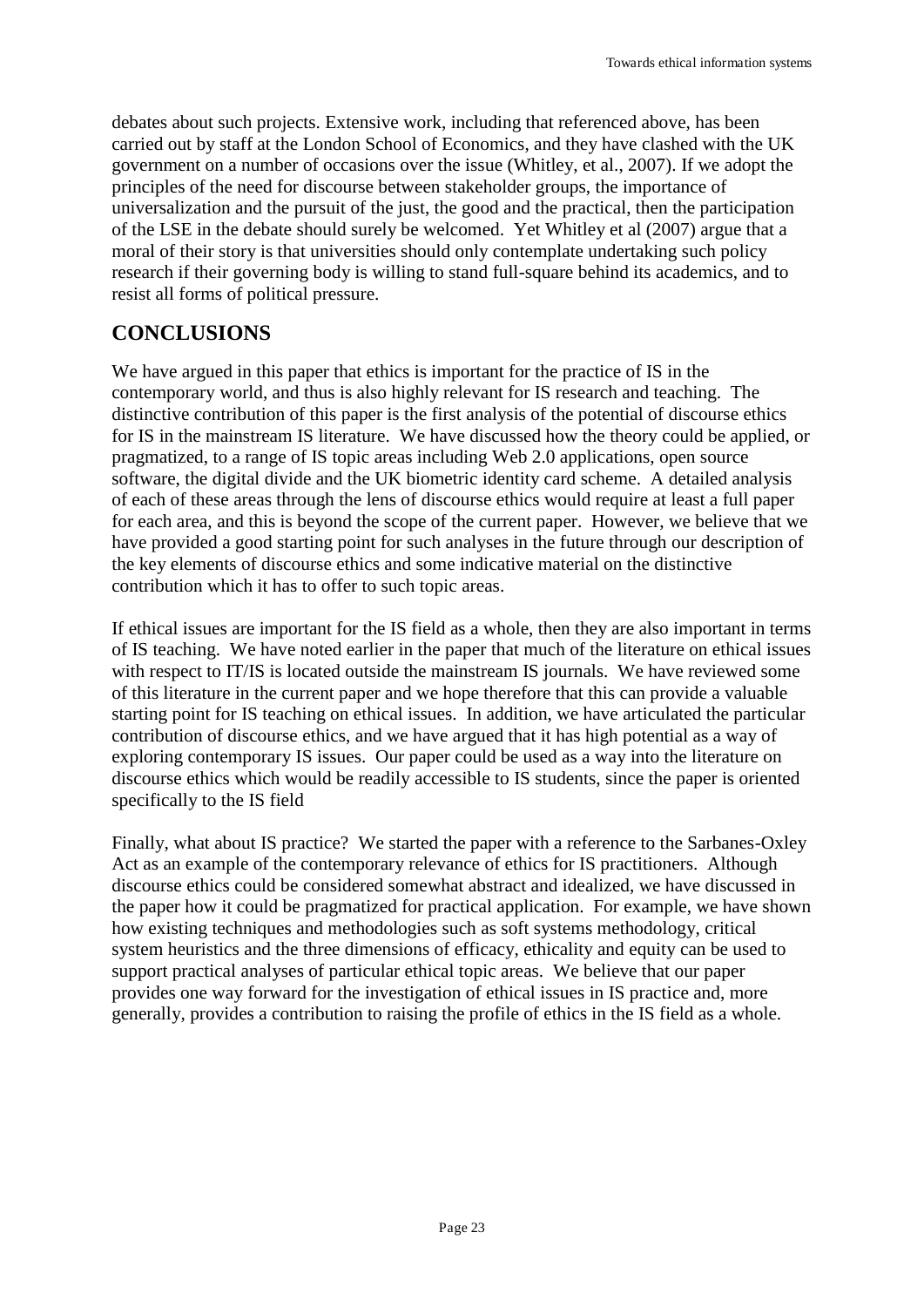

**Figure 1 Relationships between Principles of Discourse**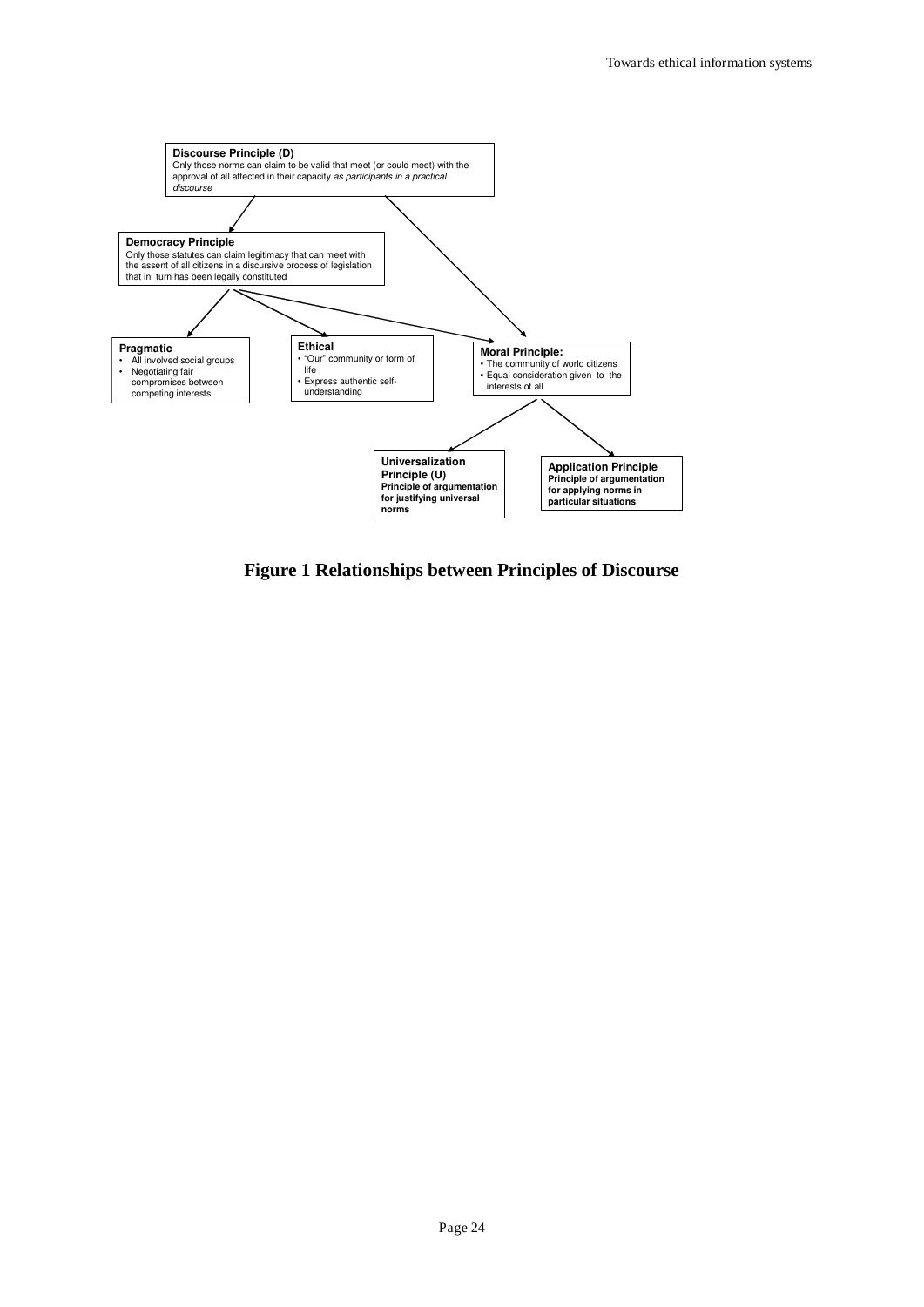| <b>Approach of discourse</b><br>ethics | <b>Existing techniques and</b><br>methodologies to support<br>this approach                                                  | <b>Example IS application</b><br>areas                                                                                                                                                                    |
|----------------------------------------|------------------------------------------------------------------------------------------------------------------------------|-----------------------------------------------------------------------------------------------------------------------------------------------------------------------------------------------------------|
| The discourse process                  | Small groups -<br>$\bullet$<br>SSM/GSS/JAD<br>Larger groups - nominal<br>$\bullet$<br>group technique, team<br>integrity etc | Internet to facilitate<br>improved discourse and<br>debate<br>Web 2.0 applications:<br>wikis, blogs, social<br>networking<br>Open source software<br>movement:<br>accommodations or<br>genuine consensus? |
| Universalization                       | Critical systems<br>$\bullet$<br>heuristics<br>Questioning of boundary<br>$\bullet$<br>judgements                            | Digital divide: who<br>$\bullet$<br>participates?<br>Digital inclusion projects:<br>$\bullet$<br>need for discourse<br>process between<br>stakeholder groups                                              |
| Legitimacy and effectiveness           | <b>SSM CATWOE</b><br>$\bullet$<br>Efficacy, ethicality and<br>$\bullet$<br>equity                                            | Biometric identity cards:<br>$\bullet$<br>will they work; are they<br>acceptable to particular<br>groups; are they fair and<br>just?<br>Role of academic IS<br>departments in discourse<br>process        |

## **Table 1. Pragmatizing Discourse Ethics for the IS Field**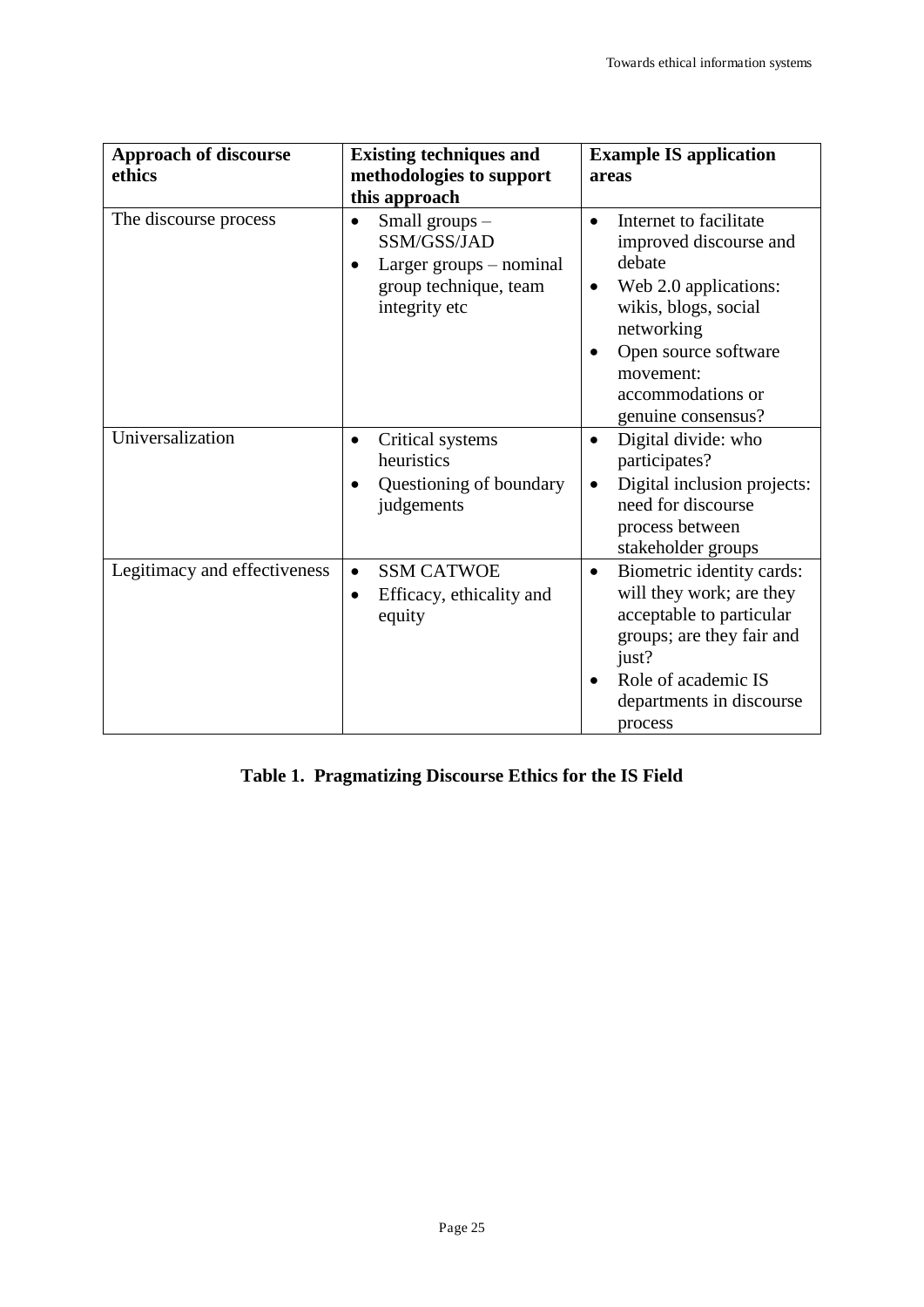#### **REFERENCES**

- Apel, K.O. 1980. Towards a Transformation of Philosophy London: Routledge Kegan & Paul.
- Apel, K.O. 2001. The Response of Discourse Ethics, Leuven: Peeters.
- Aristotle 2000. Nicomachean Ethics, Cambridge: Cambridge University Press.
- Baron, M. 1997. "Kantian Ethics," in Three methods of Ethics: A Debate, M. Baron, P. Pettit and M. Slote (eds.), Oxford: Blackwell, pp. 3-91.
- Baron, M., Pettit, P., and Slote, M. 1997. Three methods of Ethics: A Debate, Oxford: Blackwell.
- Beauchamp, T., and Childress, J. 1994. Principles of Biomedical Ethics, Oxford: Oxford University Press.
- Beer, S. 1994. Beyond Dispute: The Invention of Team Syntegrity, Chichester: Wiley.
- Bentham, J. 1948 (orig. 1789). Introduction to the Principles of Morals and Legislation, Oxford: Oxford University Press.
- Beschorner, T. 2006. "Ethical theory and business practices: The case of discourse ethics," Journal of Business Ethics (66), pp. 127-139.
- Bohman, J. 2008. "The transformation of the public sphere: Political authority, communicative freedom and internet politics," in Information Technology and Moral Philosophy, J. Hoven and J. Weckert (eds.), Cambridge: Cambridge University Press, pp. 67-92.
- Bowen, H. 1953. Social Responsibilities of the Businessman, New York: Harper.
- Bowie, N. 1999. Business Ethics: A Kantian Perspective, Oxford: Blackwell.
- Brey, P. 2000. "Method in computer ethics: Towards a multi-level interdisciplinary approach," Ethics and Information Technology (2), pp. 125-129.
- Bryson, J., Ackermann, F., Eden, C., and Finn, D. 2004. Visible Thinking: Unlocking Causal Mapping for Practical Business Results, Chichester: Wiley.
- Bryson, J., and Anderson, S. 2000. "Applying large-group interaction methods in the planning and implementation of major change efforts," Public Administration Review (60:2), pp. 143-162.
- Bynum, T. 2008. "Milestones in the history of information and computer ethics," in The Handbook of Information and Computer Ethics, K. Himma and H. Tavani (eds.), New Jersey: Wiley, pp. 25-48.
- Capurro, R. 2008. "Intercultural information ethics," in The Handbook of Information and Computer Ethics, K. Himma and H. Tavani (eds.), New Jersey: Wiley, pp. 639-665.
- Cecez-Kecmanovic, D. 2001. "Doing critical IS research: The question of methodology," in Qualitative Research in IS: Issues and Trends, E. Trauth (ed.) Hershey, PA: Idea Group Publishing, pp. 158-180.
- Cecez-Kecmanovic, D., Klein, H., and Brooke, C. 2008. "Exploring the critical agenda in information systems research," Information Systems Journal (18), pp. 123-135.
- Cecez-Kecmanovic, D., Webb, C., and Taylor, P. 1999. "Being flexible by being WISE: Two case studies of web-based teaching and learning," in Managing Information Technology Resources in Prganizations in the Next Millenium, M. Khosrowpour (ed.) Hershey, PA: Idea Group Publishing, pp. 730-734.
- Chang, S., Wu, C.-C., and Chang, I.-C. 2008. "The development of a computer auditing system sufficient for Sarbanes-Oxley Section 404 - A study on the purchasing and expenditure cycle of the ERP system," Information Systems Management (25:3), pp. 211-229.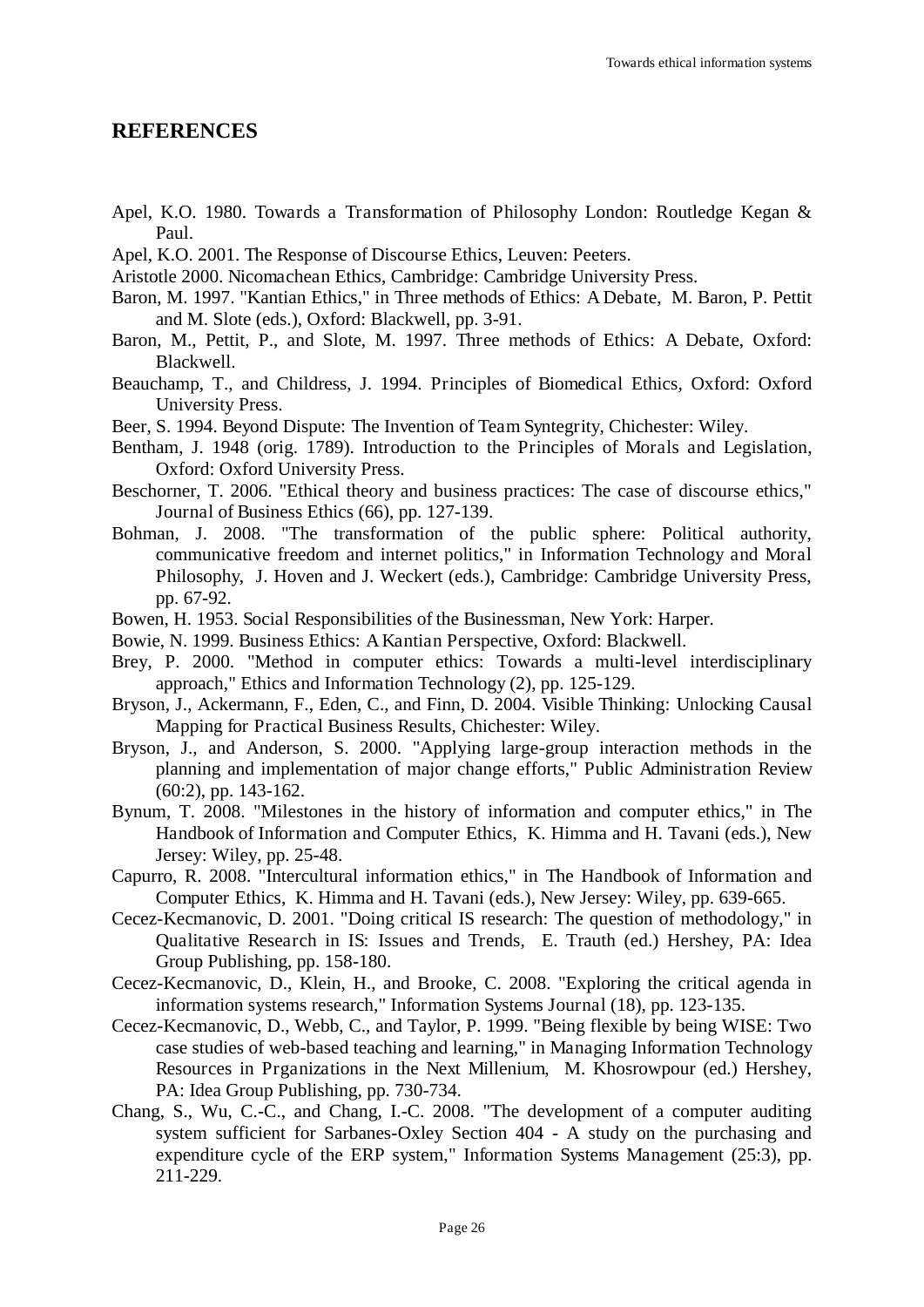- Chaterjee, S., Sarker, S., and Fuller, M. 2009. "Ethical information systems development: A Baumanian postmodernist perspective," Journal of the Association for Information Systems (10:11),
- Checkland, P., and Holwell, S. 1998. Information, Systems and Information Systems: Making Sense of the Field, Chichester: Wiley.
- Churchman, C. 1968. Challenge to Reason, New York: McGraw Hill.
- Churchman, C.W. 1979. The Systems Approach and its Enemies, New York: Basic Books.
- Cordoba, J.-R. 2007. "Developing inclusion and critical reflection in information systems planning," Organization (14:6), pp. 909-927.
- Cordoba, J.-R., and Midgely, G. 2006. "Broadening the boundaries: An application of critical systems thinking to IS planning in Columbia," Journal Operational Research Society (57), pp. 1064-1080.
- Culnan, M.J., and Williams, C.C. 2009. "How ethics can enhance organizational privacy: Lessons from the ChoicePoint and TJX data breaches," MIS Quarterly (33:4), pp. 673- 687.
- Damianides, M. 2005. "Sarbanes-Oxley and IT governance: New guidelines on IT control and compliance," Information Systems Management (22:1), pp. 77-85.
- Davison, R., Martinsons, M., Ou, C., Murata, K., Drummond, D., Li, Y., and Lo, H. 2009. "The Ethics of IT Professionals in Japan and China," Journal of the Association for Information Systems (10:11),
- De George, R. 2003. The Ethics of Information Technology and Business, Oxford: Blackwell.
- de Graaf, G. 2006. "Discourse and descriptive business ethics," Business Ethics: A European Review (15:3), pp. 246-258.
- Donaldson, T., and Dunfee, T.W. 1995. "Integrative social contracts theory a communitarian conception of economic ethics," Economics and Philosophy (11:1), pp. 85-112.
- Donaldson, T., and Werhane, P. (eds.) 1999. Ethical Issues in Business: a Philosophical Approach, New Jersey: Prentice Hall.
- Dryzek, J. 2002. Deliberative Democracy and Beyond: Liberals, Critics, Contestations, Oxford: Oxford University Press.
- Duggan, E.W., and Thachenkary, C.S. 2004. "Integrating nominal group technique and joint application development for improved systems requirements determination," Information & Management (41:4), pp. 399-411.
- Eden, C. 1995. "On evaluating the performance of 'wide-band' GDSS's," European Journal of Operational Research (81), pp. 302-311.
- Elliott, M., and Scacchi, W. 2008. "Mobilization of software developers: The free software movement,"" Information Technology & People (21), pp. 4-33.
- Emery, M., and Purser, S. 1996. The Search Conference, San Francisco: Jossey Bass.
- Ess, C. 2006. "Ethical pluralism and global information ethics," Ethics and Information Technology (8), pp. 215-226.
- Ess, C. 2008a. "Culture and global networks: Hope for a global ethics?," in Information Technology and Moral Philosophy, J. Hoven and J. Weckert (eds.), Cambridge: Cambridge University Press, pp. 195-225.
- Ess, C. 2008b. "Luciano Floridi's philosophy of information and information ethics: Critical reflections and the state of the art," Ethics and Information Technology (10:2), pp. 89- 96.
- Fitzgerald, B. 2006. "The transformation of open source software," MIS Quarterly (30:3), pp. 587-598.
- Floridi, L. 1999. "Information ethics: On the philosophical foundation of computer ethics," Ethics and Information Technology (1), pp. 37-56.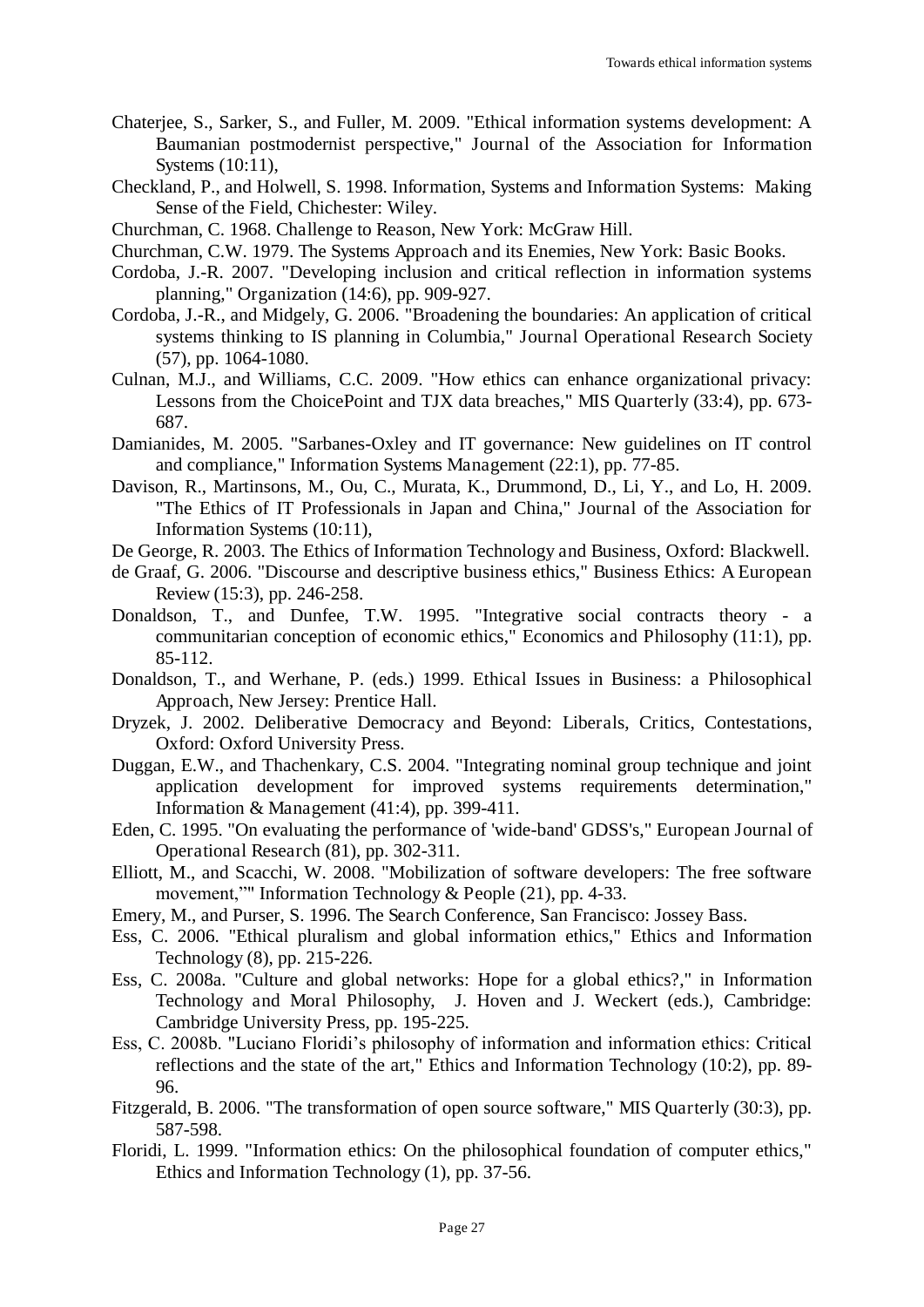- Floridi, L. 2002a. "On the intrinsic value of information objects and the infosphere," Ethics and Information Technology (4), pp. 287-304.
- Floridi, L. 2002b. "What is the philosophy of information?," Metaphilosophy (33:1/2), pp. 123-145.
- Floridi, L. 2005a. "Information ethics, its nature and scope," SIGCAS Comput. Soc. (35:2), pp. 3-3.
- Floridi, L. 2005b. "Is semantic information meaningful data?," Philosophy and Phenomenological Research (70:2), pp. 351-370.
- Floridi, L. 2008. "A defence of informational structural realism," Synthese (161:219-253),
- Floridi, L., and Sanders, J. 2002. "Mapping the foundational debate in computer ethics," Ethics and Information Technology (4), pp. 1-9.
- Freeman, R., and Phillips, R. 2002. "Stakeholder theory: A libertarian defence," Business Ethics Quarterly (12:3), pp. 331-349.
- Friedman, B., Kahn Jr., P., and Borning, A. 2008. "Value sensitive design and information systems," in The Handbook of Information and Computer Ethics, K. Himma and H. Tavani (eds.), New Jersey: Wiley, pp. 69-102.
- Friedman, M. 1962. Capitalism and Freedom, Chicago: University of Chicago Press.
- Garcia-Marza 2005. "Trust and dialogue: Theoretical approaches to ethics auditing," Journal of Business Ethics (57), pp. 209-219.
- Gilligan, C. 1990. In a Different Voice: Psychological Theory and Women's Development Boston: Harvard University Press.
- Gotterbarn, D. 1991. "Computer ethics: Responsibility regained," National Forum: The Phi Beta Kappa Journal (71), pp. 26-31.
- Haas, T., and Deetz, S. 2000. "Between the generalized and the concrete other: Approaching organizational ethics from feminist perspectives," in Rethinking Organizational and Managerial Communication from Feminist Perspectives, P. Buzzanell (ed.) Thousand Oaks, CA: Sage, pp. 24-46.
- Habermas, J. 1971. Towards a Rational Society, London: Heinemann.
- Habermas, J. 1976. Legitimation Crisis, London: Heinemann.
- Habermas, J. 1978. Knowledge and Human Interests, London: Heinemann.
- Habermas, J. 1984. The Theory of Communicative Action Vol. 1: Reason and the Rationalization of Society, London: Heinemann.
- Habermas, J. 1987. The Theory of Communicative Action Vol. 2: Lifeworld and System: a Critique of Functionalist Reason, Oxford: Polity Press.
- Habermas, J. 1989. The Structural Transformation of the Public Sphere, Cambridge, MA: MIT Press.
- Habermas, J. 1990. Moral Consciousness and Communicative Action, Cambridge: Polity Press.
- Habermas, J. 1992a. "Discourse ethics, law and Sittlichkeit," in Autonomy and Solidarity : Interviews with Jürgen Habermas, P. Dews (ed.) London: Verso, pp. 245-271.
- Habermas, J. 1992b. "Discourse ethics: Notes on a programme of philosophical justification," in Moral Consciousness and Communicative Action, J. Habermas (ed.) Cambridge: Polity Press, pp. 43-115.
- Habermas, J. 1993a. Justification and Application, Cambridge: Polity Press.
- Habermas, J. 1993b. "On the pragmatic, the ethical, and the moral employments of practical reason," in Justification and Application, J. Habermas (ed.) Cambridge: Polity Press, pp. 1-17.
- Habermas, J. 1996. Between Facts and Norms, Cambridge: Polity Press.
- Habermas, J. 1999a. "A genealogical analysis of the cognitive content of morality," in The Inclusion of the Other, Cambridge: Polity Press, pp. 3-48.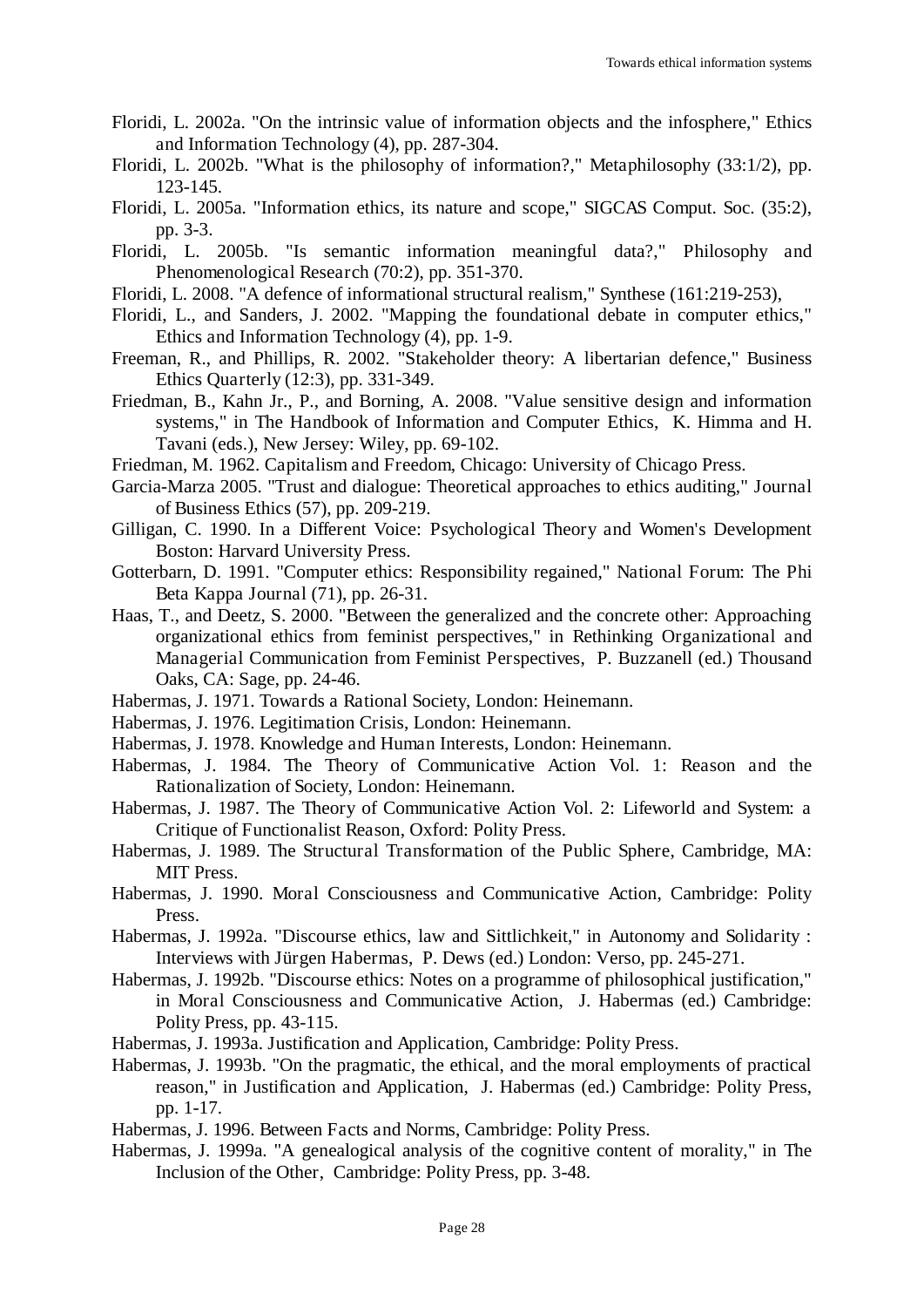Habermas, J. 1999b. The Inclusion of the Other, Cambridge: Polity Press.

- Habermas, J. 2001. The Postnational Constellation: Political Essays, Cambridge: Polity Press.
- Hall, J., Liedtka, S., Gupta, P., Liedtka, J., and Tompkins, S. 2007. "The Sarbanes-Oxley Act: Implications for large-scale IT outsourcing," Communications of the ACM (50:3), pp. 95-100.
- Heng, M., and de Moor, A. 2003. "From Habermas's communicative theory to practice on the internet," Information Systems Journal (13), pp. 331-352.
- Himma, K., and Tavani, H. (eds.) 2008. The Handbook of Information and Computer Ethics, New Jersey: Wiley.
- Hirschheim, R., and Klein, H. 1989. "Four paradigms of information systems development," Communications of the ACM (32:10), pp. 1199-1216.
- Hirschheim, R., and Klein, H.K. 1994a. "Realizing emancipatory principles in information systems development - the case for ETHICS," MIS Quarterly (18:1), pp. 83-109.
- Hirschheim, R., and Klein, H.K. 1994b. "Realizing emancipatory principles in information systems development: The case for ETHICS," MIS Quarterly (18:1), pp. 83-109.
- Hiruta, K. 2006. "What pluralism, why pluralism, and how? A response to Charles Ess," Ethics and Information Technology (8), pp. 227-236.
- Hursthouse, R. 2007. "Virtue Theory," in Ethics in Practice, H. LaFollette (ed.) Oxford: Blackwell, pp. 45-61.
- Introna, L. 2002. "The (im)possibility of ethics in the information age," Information and Organization (12), pp. 71-84.
- Introna, L. 2005. "Disclosive ethics and information technology: Disclosing facial recognition systems," Ethics and Information Technology (7), pp. 75-86.
- Jensen, M. 2002. "Value maximisation, stakeholder theory and the corporate objective function," Business Ethics Quarterly (12:2), pp. 235-256.
- Kant, I. 1991 (orig. 1785). Groundwork of the Metaphysics of Metaphysics of Morals, London: Routledge.
- Klein, H., and Huynh, M. 2004. "The critical social theory of Jurgen Habermas and its implications for IS research," in Social Theory and Philosophy for Information Systems, J. Mingers and L. Willcocks (eds.), Chichester: Wiley, pp. 157-237.
- Klein, K., and Lyytinen, K. 1985. "The poverty of scientism in information systems," in Research Methods in Information Systems, E. Mumford, R. Hirschheim, G. Fitzgerald and T. Wood-Harper (eds.), Amsterdam: North Holland, pp. 131-162.
- LaFollette, H. (ed.). 2007. Ethics in Practice, Oxford: Blackwell.
- Langford, D. 1995. Practical Computer Ethics, London: McGraw-Hill.
- Laughlin, R. 1987. "Accounting systems in organizational contexts: A case for critical theory," Accounting, Organizations and Society (12:5), pp. 479-502.
- Lee, G., and Cole, R. 2003. "From a firm-based to a community-based model of knowledge creation: The case of the Linux kernel development," Organization Science (14:6), pp. 633-649.
- Liou, Y., and Chen, M. 1993. "Using group support systems and joint application development for requirements specification," Journal of Management Information Systems (10:3), pp. 25-41.
- Locke, J. 1980 (orig. 1689). Second Treatise of Government Cambridge: Hackett Pub. Co.
- Lyytinen, K. 1992. "Information systems and critical theory," in Critical Management Studies, M. Alvesson and H. Willmott (eds.), London: Sage, pp. 159-180.
- Lyytinen, K., and Klein, H. 1985. "The critical theory of Jurgen Habermas as a basis for a theory of information systems," in Research Methods in Information Systems, E.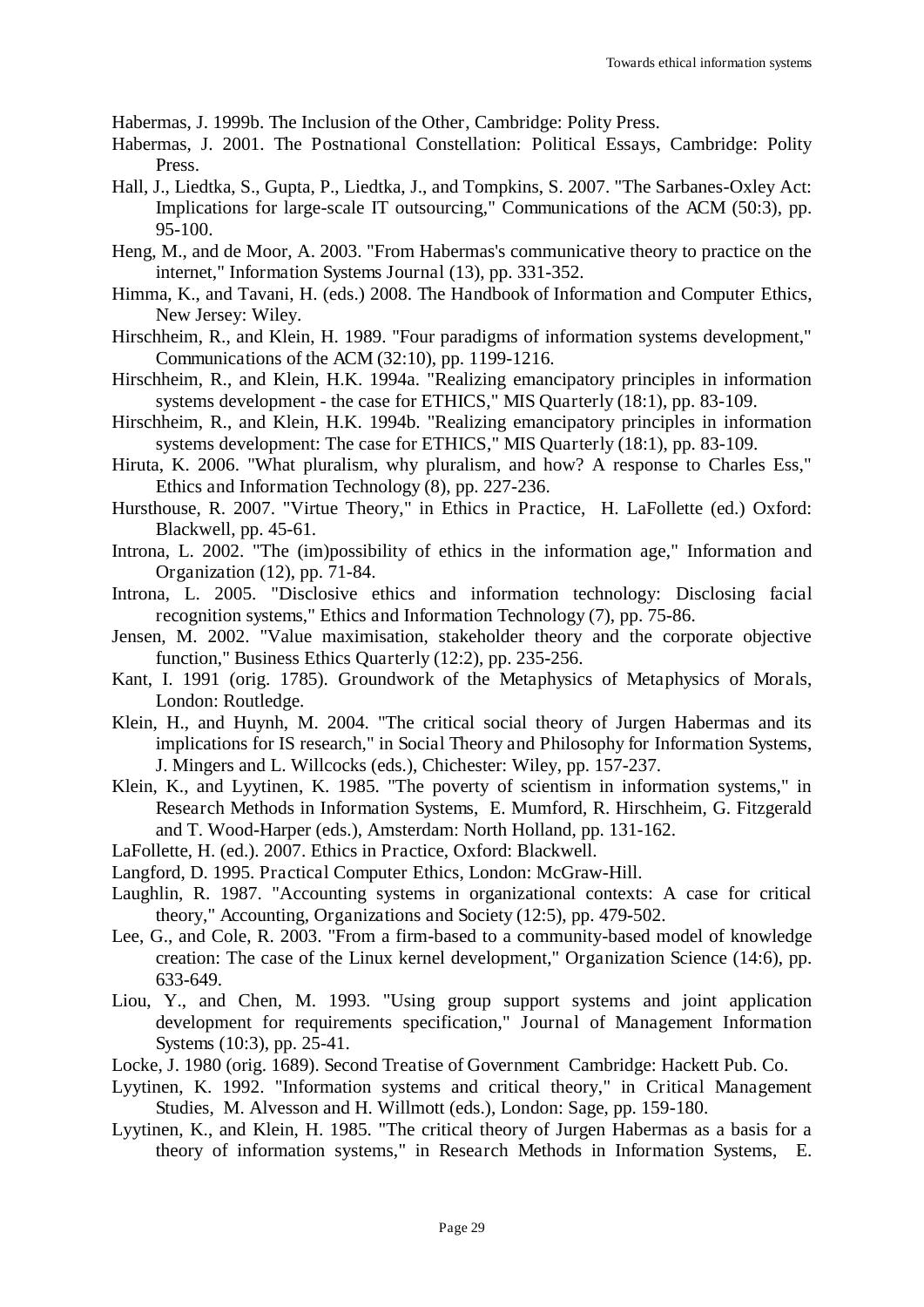Mumford, R. Hirscheim, G. Fitzgerald and T. Wood-Harper (eds.), Amsterdam: Elsevier, pp. 219-236.

Macadar, M., and Reinhard, N. 2006. "Governance and management in the São Paulo telecentre network," Information Technology for Development (12), pp. 241-246.

MacIntyre, A. 1985. After Virtue, London: Duckworth.

- Madon, S. 2005. "Governance lessons from the experience of telecentres in Kerala," European Journal of Information Systems (14), pp. 01-416.
- Madon, S., Reinhard, N., and Roode, D. 2009. "Digital inclusion projects in developing countries: Processes of institutionalization," Information Technology for Development (15), pp. forthcoming.
- Martinsons, M., and Ma, D. 2009. "Sub-Cultural Differences in Information Ethics across China: Focus On Chinese Management Generation Gaps," Journal of the Association for Information Systems (10:11),
- Mathieson, K. 2007. "Towards a decision science of ethical decision support," Journal of Business Ethics (76), pp. 269-292.
- Matten, D., and Crane, A. 2005. "Corporate citizenship: Toward an extended theoretical conceptualization," Academy of Management Journal (30), pp. 166-179.
- McAfee, A. 2006. "Enterprise 2.0: The dawn of emergent collaboration," MIT Sloan Management Review (47:3), pp. 21-28.
- McKinsey Quarterly 2007. "How businesses are using Web 2.0: a McKinsey global survey," The McKinsey Quarterly (online) (9:May),
- McNaughton, D., and Rawling, P. 2007. "Deontology," in Ethics in Practice, H. LaFollette (ed.) Oxford: Blackwell, pp. 31-44.
- Meisenbach, R. 2006. "Habermas's discourse ethics and principle of universalization as a moral framework for organization communication," Management Communication Quarterly (20:1), pp. 39-62.
- Midgley, G. 2000. Systemic Intervention: Philosophy, Methodology, and Practice, New York: Kluwer.Plenum.
- Mill, J.S. 2002 (orig. 1861). Utilitarianism, New York: Hackett Publishing Co,.
- Mingers, J. 1980. "Towards an appropriate social theory for applied systems thinking: critical theory and soft systems methodology," Journal Applied Systems Analysis (7:April), pp. 41-50.
- Mingers, J. 1992. "Recent developments in critical management science," Journal of the Operational Research Society ( 43: 1), pp. 1-10.
- Mingers, J. 1997. "Towards critical pluralism," in Multimethodology: Theory and Practice of Combining Management Science Methodologies, J. Mingers and A. Gill (eds.), Chichester: Wiley, pp. 407-440.
- Mingers, J. 2004. "Re-establishing the real: critical realism and information systems research," in Social Theory and Philosophical for Information Systems, J. Mingers and L. Willcocks (eds.), London: Wiley, pp. 372-406.
- Mingers, J. 2006. Realising Systems Thinking: Knowledge and Action in Management Science, New York: Springer.
- Moor, J. 1985. "What is computer ethics?," Metaphilosophy (16:4), pp. 266-275.
- Mumford, E. 1995. Effective Systems Design and Requirements Analysis: The ETHICS Approach London: Macmillan.
- Myers, M., and Miller, L. 1996. "Ethical dilemmas in the use of information technology: An Aristotelian perspective," Ethics and Behavior (6:2), pp. 153-160.
- Ngwenyama, O., and Lee, A. 1997. "Communication richness in electronic mail: critical social theory and the contextuality of meaning," MIS Quarterly (21:June), pp. 145-167.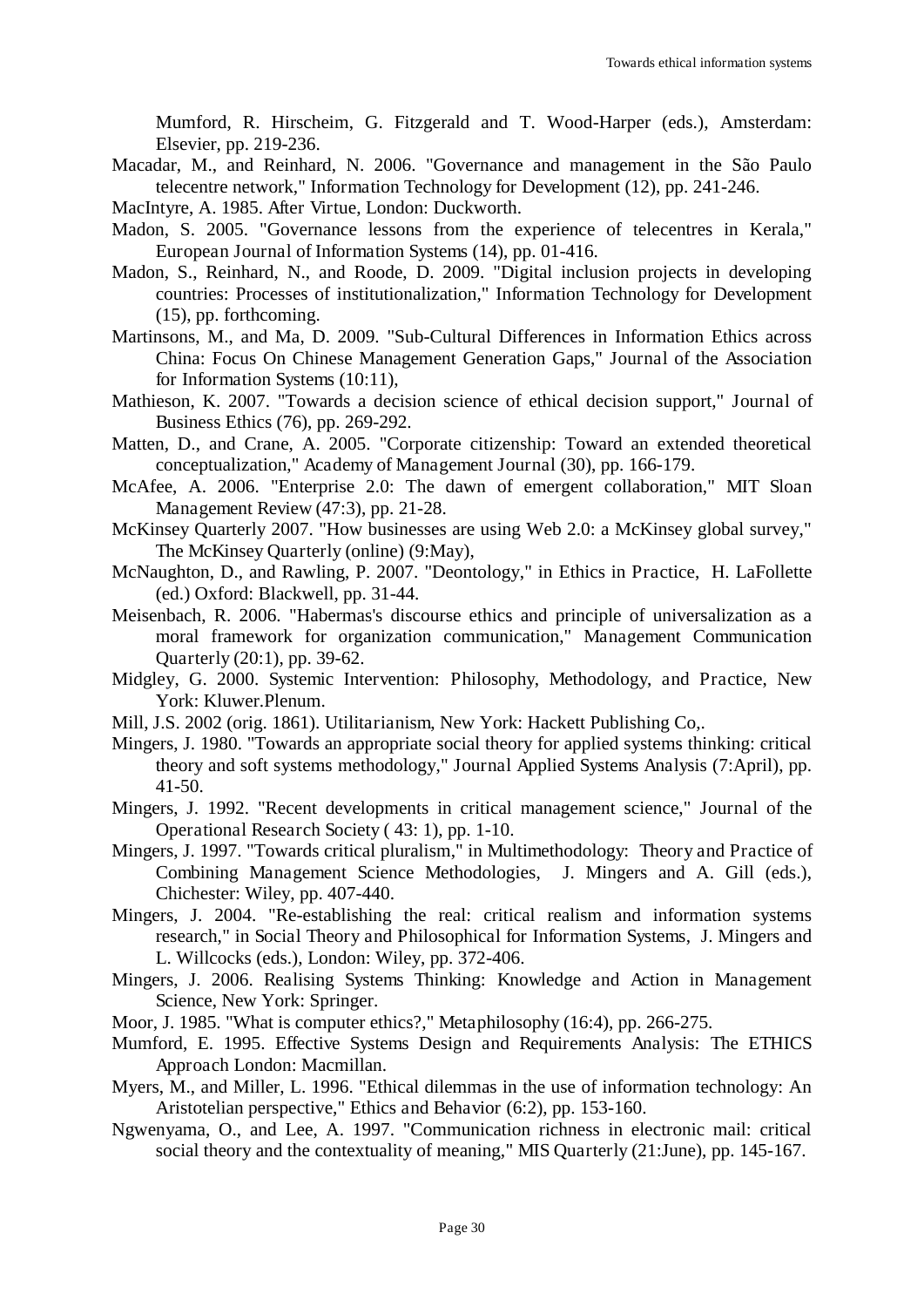Ngwenyama, O., and Lyytinen, K. 1997. "Groupware environments as action constitutive resources: A social action framework for analyzing groupware technologies," Computer Supported Cooperative Work: The Journal of Collaborative Computing (6), pp. 71-93.

Nozick, R. 1974. Anarchy, State and Utopia, New York: Basic Books.

- O'Flynn, I. 2006. Deliberative Democracy and Divided Societies, Edinburgh Edinburgh University Press.
- Owen, H. 1992. Open Space Technology, Potemac: Abbot.
- Oz, E. 1992. "Ethical standards for information systems professionals: A case for a unified code," MIS Quarterly (16:4), pp. 423-433.
- Palazzo, G., and Scherer, A. 2006. "Corporate legitimacy as deliberation: A communicative framework," Journal of Business Ethics (66), pp. 71-88.
- Parkinson, J. 2006. "Deliberating in the Real World: Problems of Legitimacy in Deliberative Democracy," Oxford),
- Peirce, C. 1878. "How to make our ideas clear," Popular Science Monthly (12:January), pp. 286-302.
- Pettit, P. 1997. "The consequentialist perspective," in Three methods of Ethics: A Debate, M. Baron, P. Pettit and M. Slote (eds.), Oxford: Blackwell, pp. 92-174.
- Phahlamohlaka, J., Braun, J., Romijn, H., and Roode, D. (eds.) 2008. Community-driven Projects: Reflections on a Success Story *–*A Case of Science Education and Information Technology in South Africa Pretoria, South Africa: Van Schaik.
- Phillips, R. 2003. "Stakeholder legitimacy," Business Ethics Quarterly (13:1), pp. 25-41.
- Pojman, L. 1995. Ethics: Discovering Right and Wrong, Belmont, Ca: Wadsworth.
- Porter, M. 1985. Competitive Advantage: Creating and Sustaining Superior Advantage, New York: Free Press.
- Pozzebon, M., Titah, R., and Pinsonneault, A. 2006. "Combining social shaping of technology and communicative action theory for understanding rhetorical closure in IT," Information Technology and People (19:3), pp. 244-271.
- Prahalad, C., and Hammond, A. 2002. "Serving the world's poor, profitably," Harvard Business Review (80:9), pp. 48-58.
- Preuss, L. 1999. "Ethical theories in German business ethics research," Journal of Business Ethics (18), pp. 407-419.
- Prior, M., Rogerson, S., and Fairweather, B. 2002. "The ethical attitudes of information systems professionals: Outcomes of an initial survey," Telematics and Informatics (19), pp. 21-36.
- Rawls, J. 1971. A Theory of Justice, Boston: Harvard University Press.
- Reed, D. 1999a. "Stakeholder management theory: A critical theory perspective," Business Ethics Quarterly (9:3), pp. 453-483.
- Reed, D. 1999b. "Three realms of corporate responsibility: Distinguishing legitimacy, morality and ethics," Journal of Business Ethics (21), pp. 23-35.
- Rogerson, S. 2004. "The virtual world: A tension between global reach and local sensitivity," International J. of Information Ethics (2), pp. 1-7.
- Rosenhead, J., and Mingers, J. (eds.) 2001. Rational Analysis for a Problematic World Revisited, Chichester: Wiley.
- Ross, W. 1930. The Right and the Good, Oxford: Oxford university Press.
- Scherer, A., and Palazzo, G. 2007. "Towards a political conception of corporate responsibility: Business and society seen from a Habermasian perspective," Academy of Management Review (32:4), pp. 1096-1120.
- Sharrock, W., and Button, G. 1997. "On the relevance of Habermas' theory of communicative action for CSCW," Computer Supported Cooperative Work: The Journal of Collaborative Computing (6), pp. 369-389.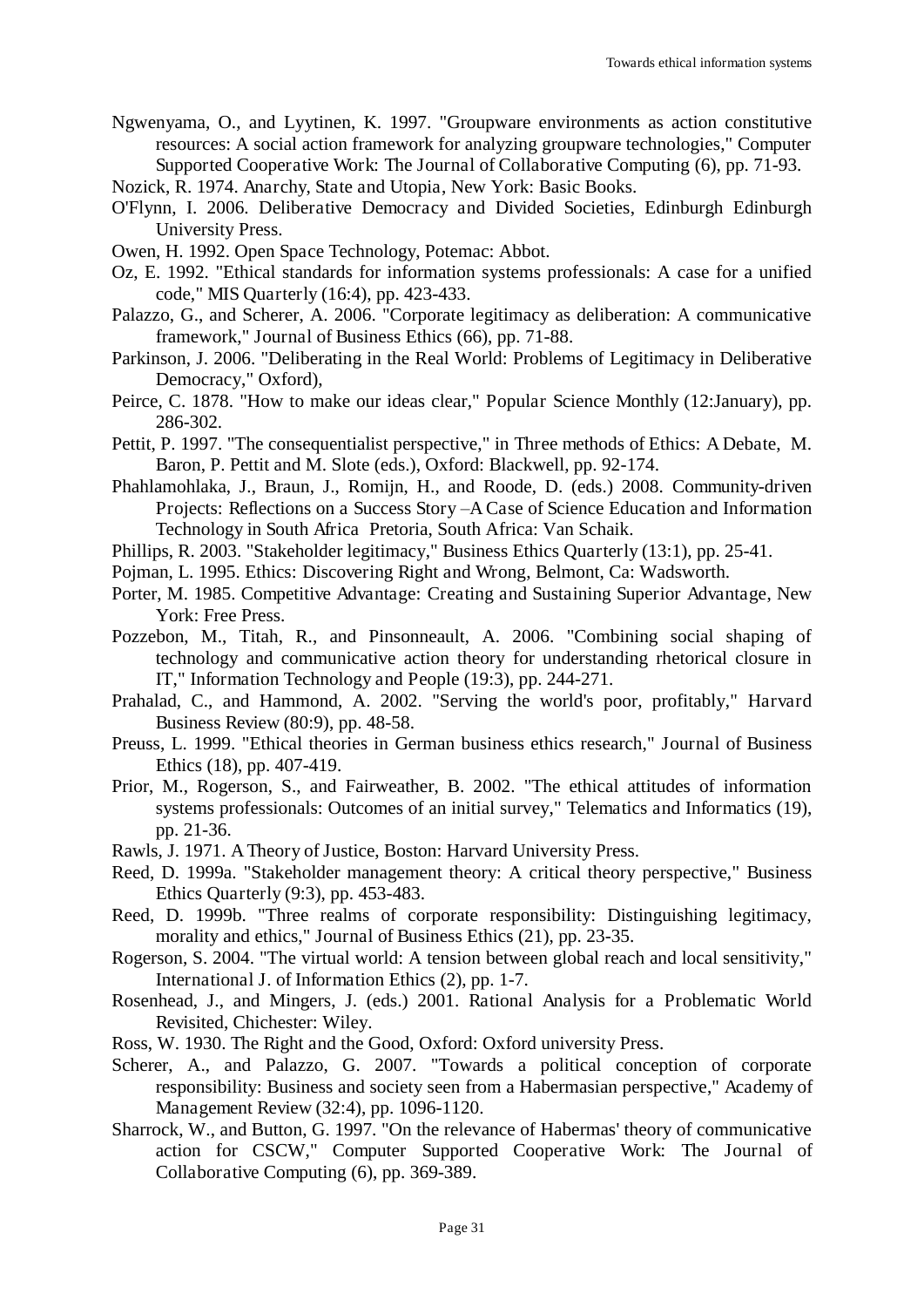- Sheffield, J. 2004. "The design of GSS-enabled interventions: A Habermasian perspective," Group Decision and Negotiation (13:5), pp. 415-435.
- Singer, P. (ed.). 1994. Ethics, Oxford: Oxford University Press.
- Slote, M. 1997. "Virtue Ethics," in Three methods of Ethics: A Debate, M. Baron, P. Pettit and M. Slote (eds.), Oxford: Blackwell, pp. 175-238.
- Smith, A. 2002 (orig. 1759). The Theory of Moral Sentiments, Cambridge: Cambridge University Press.
- Smith, A. 2008 (orig. 1776). An Inquiry into the Nature and Causes of the Wealth of Nations, Oxford: Oxford Paperbacks.
- Smith, H., and Hasnas, J. 1999. "Ethics and information systems: The corporate domain," MIS Quarterly (23:1), pp. 109-127.
- Smith, H.J., and Keil, M. 2003. "The reluctance to report bad news on troubled software projects: a theoretical model," Information Systems Journal (13), pp. 69-95.
- Smith, J. 2004. "A precis of a communicative theory of the firm," Business Ethics: A European Review (13:4), pp. 317-331.
- Solomon, R. 1992. "Corporate roles, personal virtues: An Aristotelian approach to business ethics," Business Ethics Quarterly (2:3), pp. 317-340.
- Stahl, B. 2008a. "Discourses on information ethics: The claim to universality," Ethics and Information Technology (10), pp. 97-108.
- Stahl, B. 2008b. "The ethical nature of critical research in information systems," Information Systems Journal (18), pp. 137-163.
- Sunstein, C. 2008. "Democracy and the internet," in Information Technology and Moral Philosophy, J. Hoven and J. Weckert (eds.), Cambridge: Cambridge University Press, pp. 93-110.
- Tavani, H. 2001. "The state of computer ethics as a philosophical field of enquiry: Some contemporary perspectives, future projections, and current resources," Ethics and Information Technology (3), pp. 97-108.
- Tavani, H. 2007. Ethics and Technology: Ethical Issues in an Age of Information and Communication Technology, Hoboken, NJ: Wiley.
- Taylor, C. 1989. The Sources of the Self: The Making of the Modern Identity, Cambridge, Mass: Harvard University Press.
- Thelwall, M. 2009. "Homophily in MySpace," J. Am. Soc. for Information Science and Technology (60:2), pp. 219-231.
- Thompson, M. 2004. "Discourse, development and the digital divide: ICT and the World Bank," Review of African Political Economy (31:99), pp. 103-123.
- Ulrich, P. 2008. Integrative Economic Ethics, Cambridge: Cambridge University Press.
- Ulrich, W. 1994. Critical Heuristics of Social Planning: a New Approach to Practical Philosophy, Chichester: Wiley.
- Ulrich, W. 2000. "Reflective practice in the Civil Society: the contribution of critically systemic thinking," Reflective Practice (1:2), pp. 247-268.
- Ulrich, W. 2006. "Critical pragmatism: A new approach to professional and business ethics," in Interdisciplinary Yearbook of Disciplinary Ethics, L. Zsolnai (ed.) Oxford: Peter Lang, pp. 53-85.
- Unerman, J., and Bennett, M. 2004. "Increased stakeholder dialogue and the internet: Towards greater corporate accountability or reinforcing capitalist hegemony?," Accounting, Organizations and Society (29), pp. 685-707.
- Vallentyne, P. 2007. "Consequentialism," in Ethics in Practice, H. LaFollette (ed.) Oxford: Blackwell, pp. 22-30.